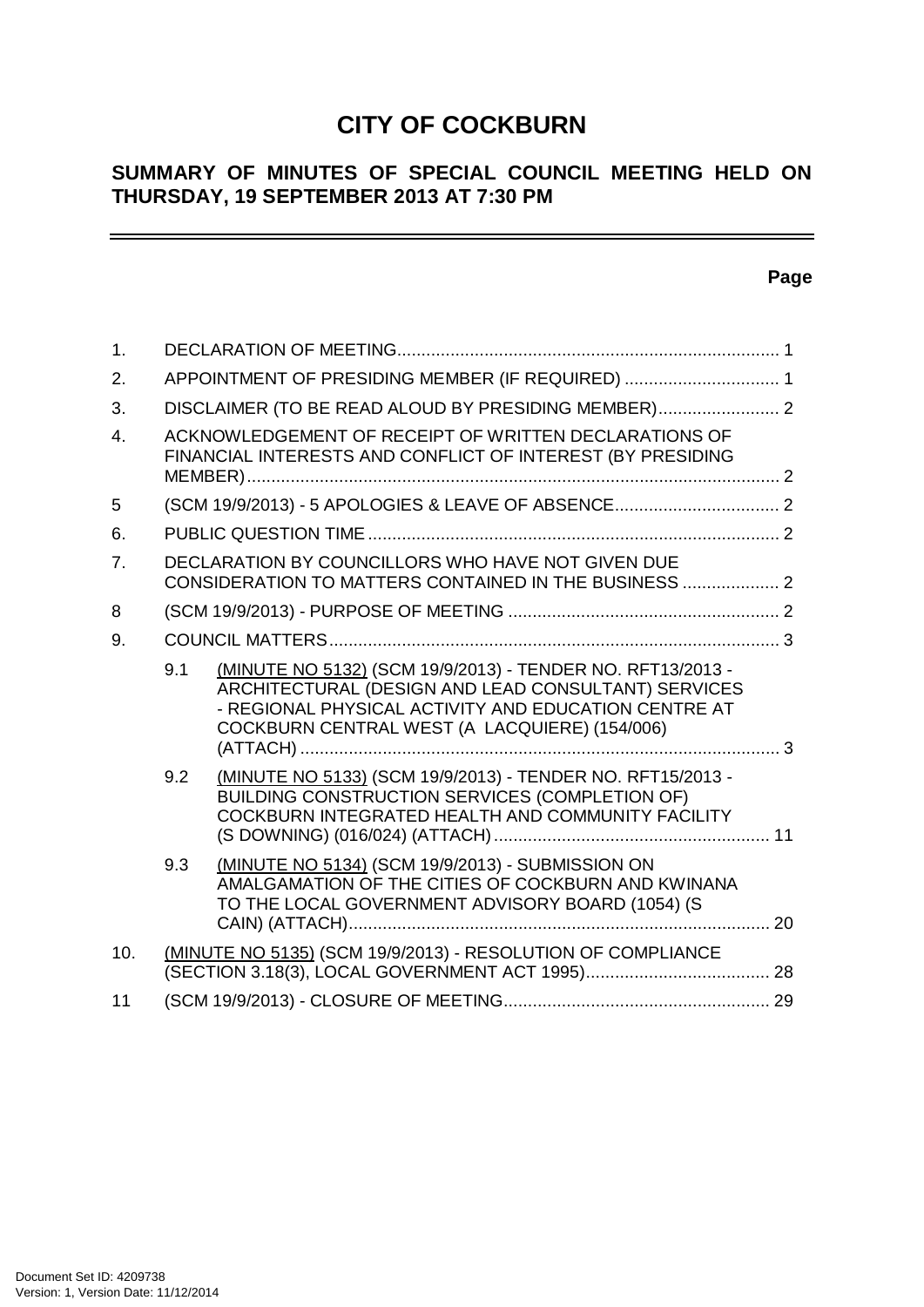# **CITY OF COCKBURN**

# **MINUTES OF SPECIAL COUNCIL MEETING HELD ON THURSDAY, 19 SEPTEMBER 2013 AT 7:30 PM**

### **PRESENT:**

### **ELECTED MEMBERS**

| Mayor (Presiding Member) |
|--------------------------|
| Deputy Mayor             |
| Councillor               |
| Councillor               |
| Councillor               |
| Councillor               |
| Councillor               |
| Councillor               |
| Councillor               |
|                          |

### **IN ATTENDANCE**

| Mr S. Cain      | $\sim 100$                | <b>Chief Executive Officer</b>              |
|-----------------|---------------------------|---------------------------------------------|
| Mrs G Bowman    | $\sim 100$                | A/Director, Governance & Community Services |
| Mr S. Downing   | $\sim$ $-$                | Director, Finance & Corporate Services      |
| Mr M. Littleton | $\sim 100$                | Director, Engineering & Works               |
| Mr D. Arndt     | $\sim 100$                | Director, Planning & Development            |
| Mr R. Avard     | $\sim 100$                | <b>Manager, Community Services</b>          |
| Ms L. Boyanich  | $\sim 10^{-10}$ m $^{-1}$ | <b>Media Liaison Officer</b>                |
| Ms V. Viljoen   | $\sim 100$                | PA to Chief Executive Officer               |
|                 |                           |                                             |

### **1. DECLARATION OF MEETING**

Presiding Member declared the meeting open at 7.00pm and acknowledge the presence of Mayor Caroline Adam and Mr Errol Lawrence of the City of Kwinana.

# **2. APPOINTMENT OF PRESIDING MEMBER (If required)**

N/A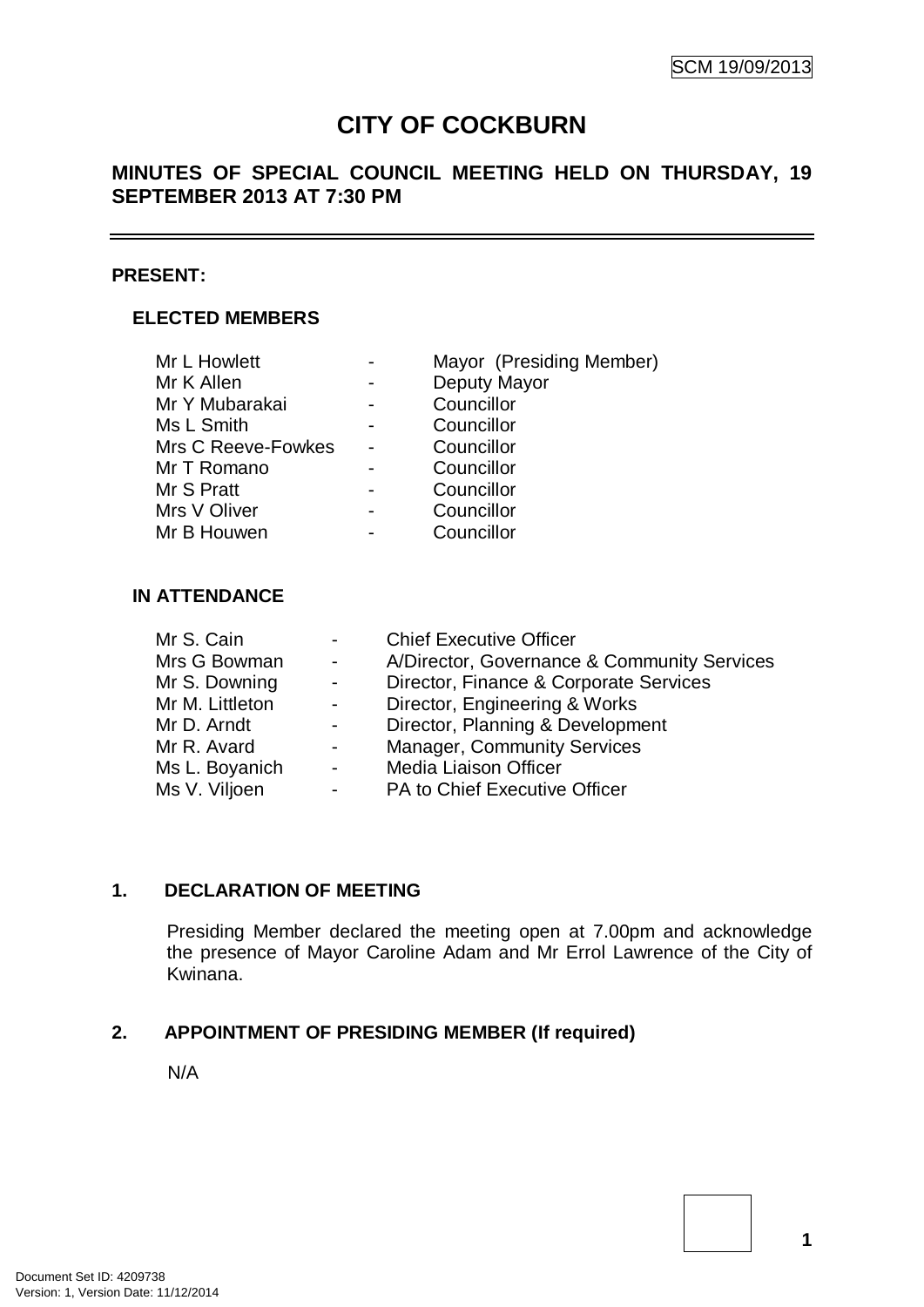### **3. DISCLAIMER (To be read aloud by Presiding Member)**

Members of the public, who attend Council Meetings, should not act immediately on anything they hear at the Meetings, without first seeking clarification of Council's position. Persons are advised to wait for written advice from the Council prior to taking action on any matter that they may have before Council.

### **4. ACKNOWLEDGEMENT OF RECEIPT OF WRITTEN DECLARATIONS OF FINANCIAL INTERESTS AND CONFLICT OF INTEREST (by Presiding Member)**

Nil

# **5 (SCM 19/9/2013) - 5 APOLOGIES & LEAVE OF ABSENCE**

❖ CIr Steve Portelli - Apology

# **6. PUBLIC QUESTION TIME**

Nil

### **7. DECLARATION BY COUNCILLORS WHO HAVE NOT GIVEN DUE CONSIDERATION TO MATTERS CONTAINED IN THE BUSINESS**

Nil

### **8 (SCM 19/9/2013) - PURPOSE OF MEETING**

The purpose of the meeting is to consider:

- 1. Tenders for the appointment of an Architect for the Cockburn Regional Aquatic and Community Recreation Facility at Cockburn Central West.
- 2. Tenders for the appointment of a "step-in" builder to complete the construction of the Cockburn Integrated Health Facility (including Success Library and Cockburn GP Super Clinic) and Fit-out of the Cockburn GP Super Clinic; and
- 3. Submission to Local Government Advisory Board on amalgamation of the City of Cockburn and the City of Kwinana.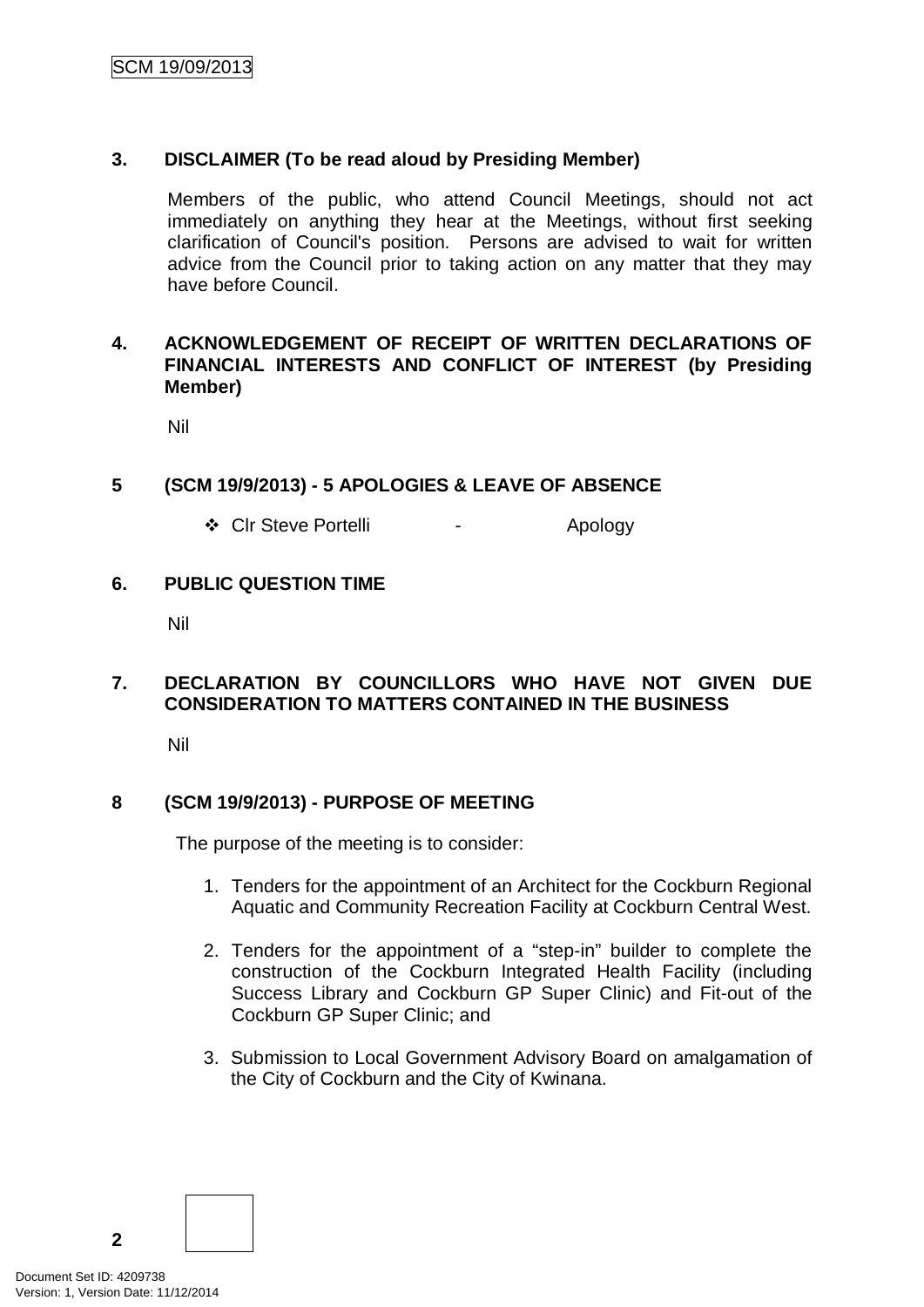### **9. COUNCIL MATTERS**

### **9.1 (MINUTE NO 5132) (SCM 19/9/2013) - TENDER NO. RFT13/2013 - ARCHITECTURAL (DESIGN AND LEAD CONSULTANT) SERVICES - REGIONAL PHYSICAL ACTIVITY AND EDUCATION CENTRE AT COCKBURN CENTRAL WEST (A (ATTACH)**

# **RECOMMENDATION**

That Council accept Tender No.RFT13/2013 – Architectural (Design and Lead Consultant) Services – Regional Physical Activity and Education Centre at Cockburn Central West from Sandover Pinder Pty Ltd; in accordance with the price submitted in the confidential attachments.

# **COUNCIL DECISION**

MOVED Clr T Romano SECONDED Clr C Reeve-Fowkes that the recommendation be adopted.

**CARRIED 8/1**

# **Background**

The Regional Physical Activity and Education Centre at Cockburn Central West (RPAEC) is now progressing towards the commencement of the detailed design phase of the project. The tender for architectural services has been prepared such that two scenarios have been envisaged:

- 1. A regional aquatic and recreation facility to replace the South Lake Leisure Centre
- 2. A regional aquatic and recreation facility combined with the training and administration facilities for the Fremantle Dockers Football Club (FFC). Other components such as education and other commercial spaces of the facility are still being finalised.

The City has recently welcomed the announcement of a \$10M grant from the Federal Government and is now awaiting a financial

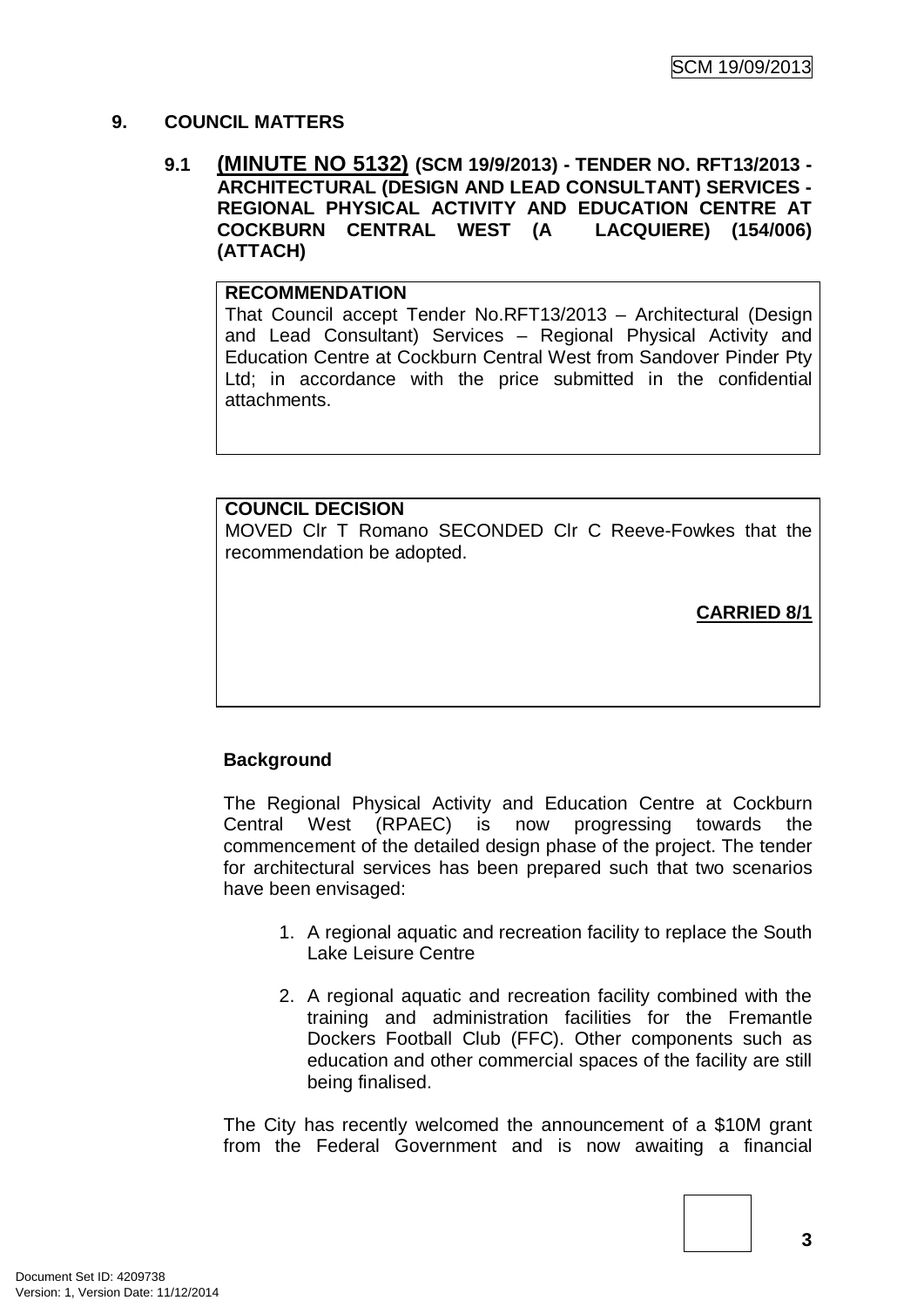commitment from the State Government for the combined facility to include the FFC and the other venture partners.

Council in May 2013 appointed a Project Manager (NS Projects) and an independent Quantity Surveyor (WT Partnership) to manage the project administration and independently review, manage and provide advice to the parties on the project costs. This decision was subject to the Business Plan being accepted by the Council, which occurred at Council's meeting held on the 11 July 2013.

NS Projects have provided advice to the City on the most appropriate procurement strategy for all aspects of the project which included a number of specialist consultants to be appointed by Council. The procurement method was accepted by the Cockburn Central West Council Reference Group at its meeting held on 18 July 2013.

For the project to proceed to the next phase of design, the City and the FFC are required to engage a Lead Architect who can progress the new concept designs to the level of detail that is required for construction tender and oversee the construction phase from a design perspective. Following the appointment of the Lead Architect the City will advertise tenders for the following sub-consultants that will form the design team for the project;

- Structural Engineer
- Electrical Engineer
- Hydraulic Engineer
- Mechanical Engineer
- BCA Consultant
- ESD Consultant
- Pool Engineer

Tender Number RFT 13/2013 Architect (Design and Lead Consultant) for RPAEC at CCW was advertised on Saturday 20 July 2013 in the Local Government Tenders section of "The West Australian" newspaper and closed at 2:00pm (AWST) on Thursday 8 August 2013. The tender was also displayed on the City's e-tendering website.

Tenderers were also advised that consideration may be given to both scenarios for the facility and therefore it was a requirement for the tenderers to provide for two (2) tendered prices.

### **Submission**

Tenders were called on the 20 July under RFT 13/2013 for the Architect (Design and Lead Consultant) for RPAEC at CCW and closed on the 8 August at 2.00pm. The following nine submissions were received:

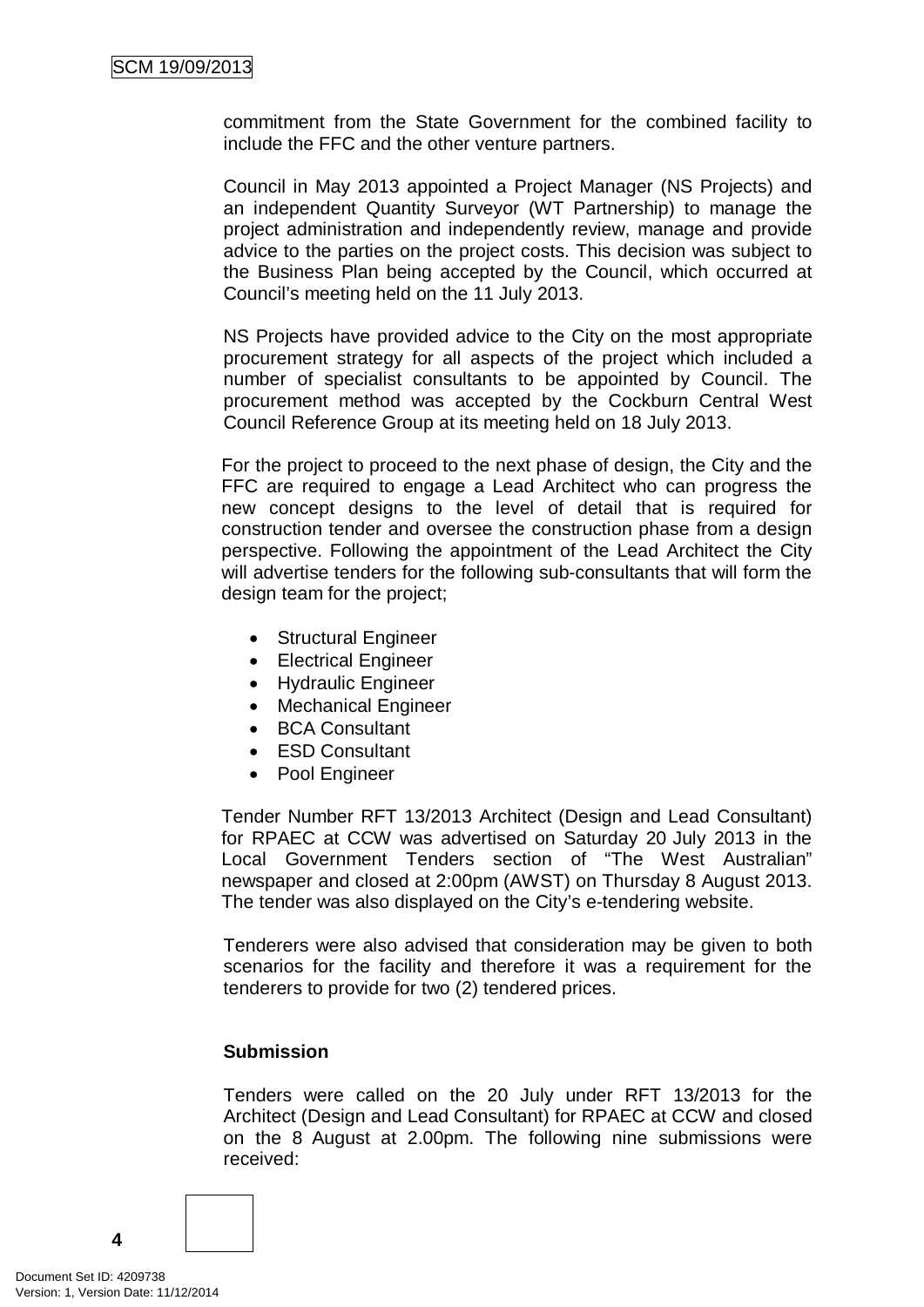| <b>Tenderer's Name:</b>                                                                                                              | <b>Date and Time Tender</b><br><b>Received:</b> |
|--------------------------------------------------------------------------------------------------------------------------------------|-------------------------------------------------|
| Christou Design Group Pty Ltd                                                                                                        | 13/08/2013 - 12:15pm                            |
| Ashton Raggatt McDougal Pty Ltd<br>Trading As: Arm Architecture and Donovan<br>Payne Sports & Aquatic                                | 13/08/2013 - 12:25pm                            |
| Bollig Design Group Pty Ltd ATF The BDG<br>Trust<br><b>Trading As: Bollig Design Group</b>                                           | 13/08/2013 - 12:59pm                            |
| Peter Hunt Pty Ltd and Daryl Jackson Pty Ltd<br>Trading As: Peter Hunt Daryl Jackson<br><b>Architects</b>                            | 13/08/2013 - 1:07pm                             |
| <b>Fratelle Group Pty Ltd</b>                                                                                                        | $13/08/2013 - 1:14pm$                           |
| Cameron Chisholm & Nicol (WA) Pty Ltd and<br>Peddle Thorp & Walker Pty Ltd<br>Trading As:<br>Cameron Chisholm Nicol & PTW Architects | $13/08/2013 - 1:30$ pm                          |
| <b>Woodhead Pty Ltd</b><br><b>Trading As: Woodhead</b>                                                                               | 13/08/2013 - 1:32pm                             |
| Sandover Pinder Pty Ltd<br><b>Trading As: Sandover Pinder Architects</b>                                                             | 13/08/2013 - 1:43pm                             |
| Cox Howlett & Bailey Woodland                                                                                                        | 13/08/2013 - 1:46pm                             |

# **Report**

# **a. Compliance Criteria**

| <b>Criteria</b><br>Ref. | <b>Description</b>                                         |
|-------------------------|------------------------------------------------------------|
| A                       | Attendance at the Mandatory Tender Briefing                |
| В                       | Compliance with the Conditions of Tendering                |
| C                       | Compliance with the Specification contained in the Request |
| D                       | Completion of Form of Tender                               |
| F.                      | <b>Compliance with Insurance Requirements</b>              |
| E <sub>1</sub>          | Public Liability Insurance \$40,000,000.00 AUD             |
|                         | Professional Indemnity Insurance \$20,000,000.00           |
| E <sub>2</sub>          | <b>AUD</b>                                                 |
| E <sub>3</sub>          | <b>Workers Compensation or Personal Accident</b>           |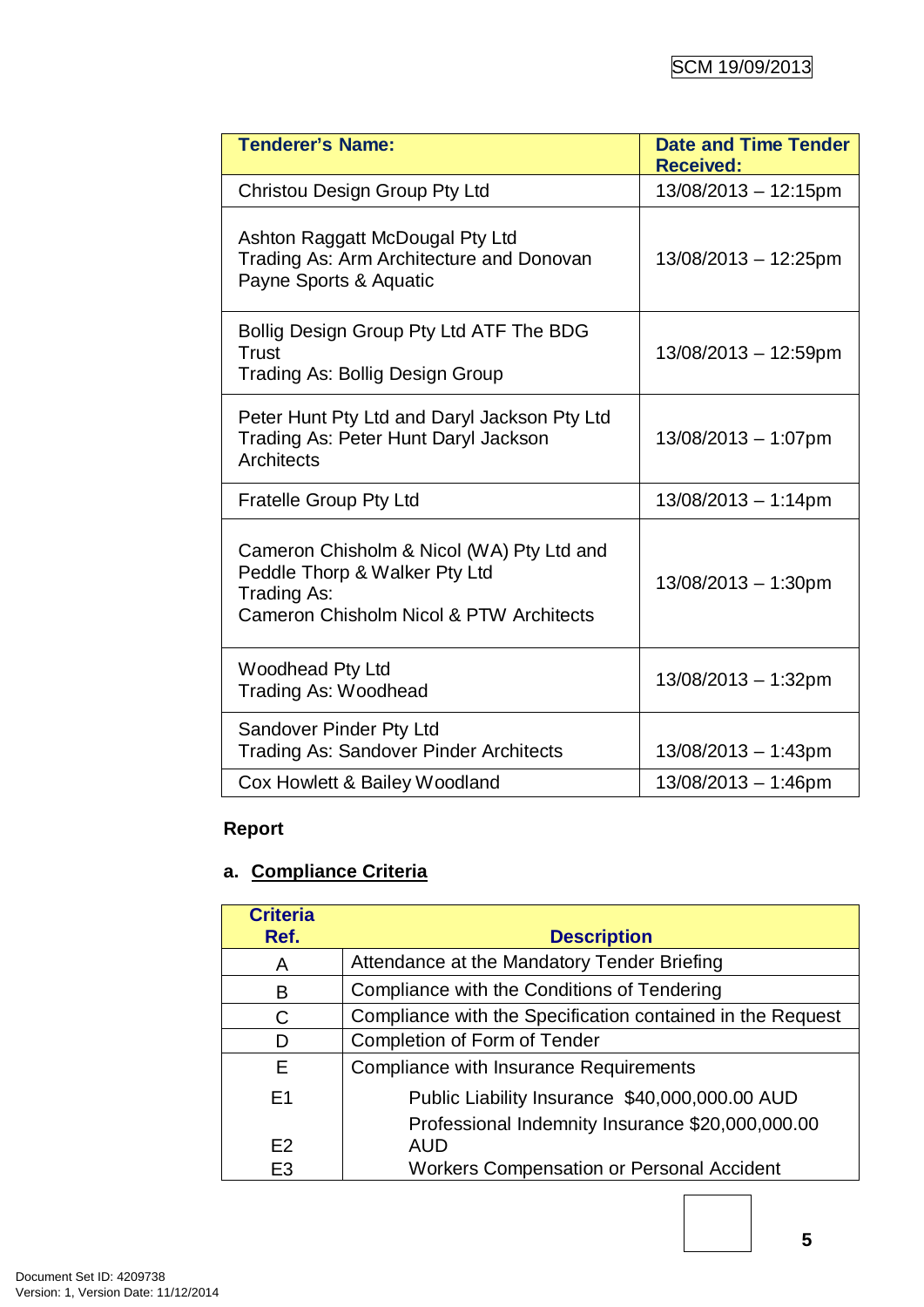| F              | <b>Completion of Qualitative Criteria</b>                  |
|----------------|------------------------------------------------------------|
| G              | Compliance with Architects Registration (WA) Requirement   |
| н              | Compliance with Fixed Price & Completion of Section 3.7.2  |
|                | Compliance with Sub-Contractors Requirements &             |
|                | <b>Completion of Section 3.8</b>                           |
| J              | Compliance with & completion of separate Price Schedule in |
|                | format provided                                            |
| J <sub>1</sub> | <b>MS Excel Spreadsheet</b>                                |
| J <sub>2</sub> | <b>PDF</b>                                                 |
| K              | <b>Compliance with OSH Requirements</b>                    |
|                | Compliance with ACCC Requirements                          |
| M              | Acknowledgement of any Addenda issued                      |
| Section 3.4    | Registration Number - Architects (WA)                      |
| Section 3.5    | Availability                                               |
| Section 3.6    | <b>Tenderer's Contact Person</b>                           |
| Section 3.8    | <b>Sub Contractors - Proposed</b>                          |
| Appendix A     | <b>OSH Declaration</b>                                     |
| Appendix B     | <b>ACCC Warranty</b>                                       |
| Addenda        | Addendum No.1 issued 5 August 2013                         |

# **b. Compliant Tenders**

All nine (9) Tender submissions were deemed compliant

# **c. Evaluation Criteria**

Tenderers were assessed against the following criteria:

| <b>Evaluation Criteria</b> | <b>Weighing</b><br><b>Percentage</b>         |     |
|----------------------------|----------------------------------------------|-----|
| (A)                        | Relevant Experience of Company and Personnel | 30% |
| B)                         | <b>Sustainability Experience</b>             | 10% |
|                            | <b>Company Profile</b>                       | 15% |
| D                          | <b>Tenderer's Resources</b>                  | 30% |
| Έ)                         | Methodology                                  | 5%  |
| <b>Tendered Price</b>      |                                              | 10% |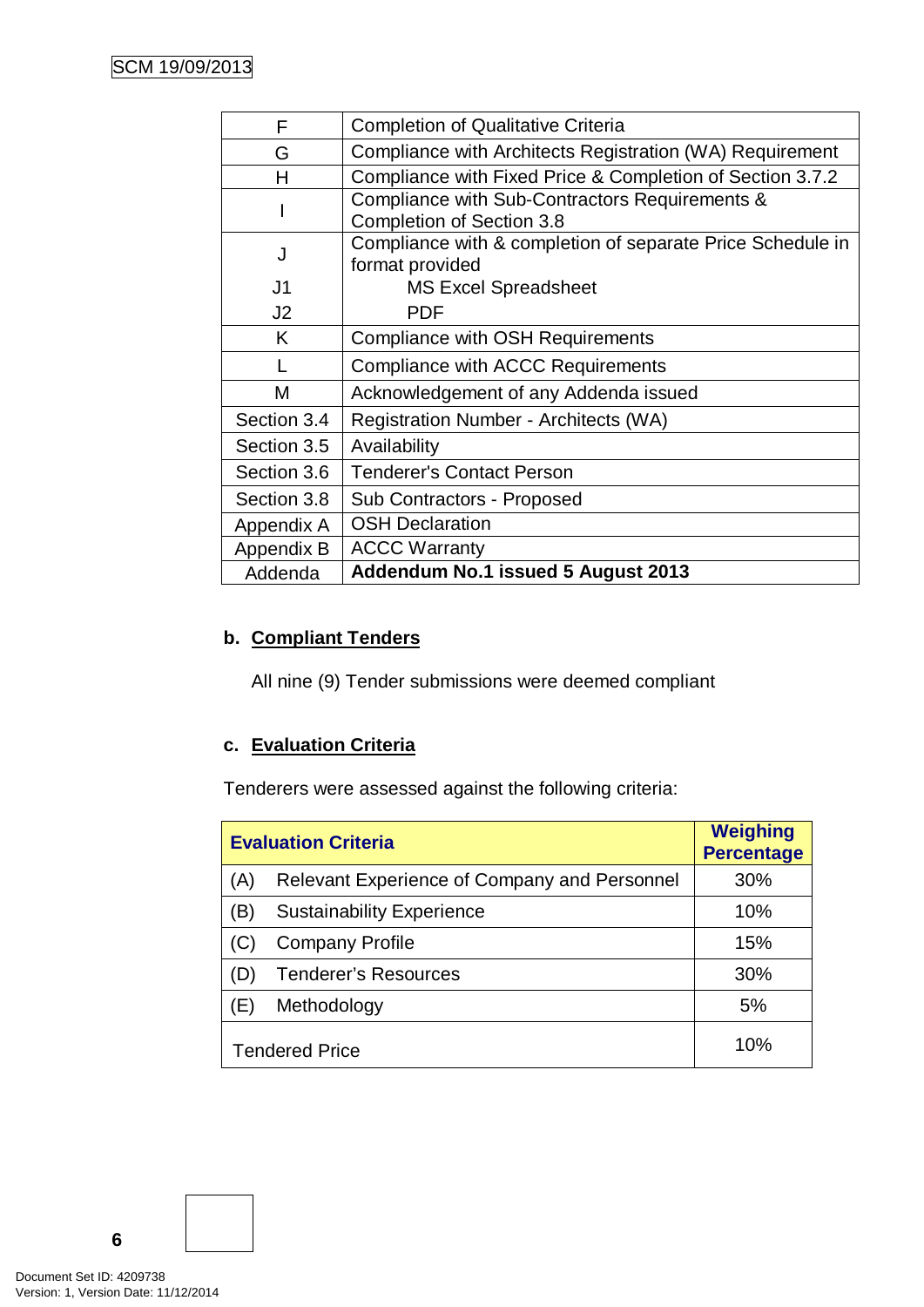### **d. Tender Intent / Requirements**

The City of Cockburn (the Principal) in conjunction with the Fremantle Football Club (FFC) is seeking an appropriately qualified, skilled, experienced, and registered (WA) Architect to undertake the design, documentation and lead consultant role for the construction of the new Cockburn Integrated Regional Physical Activity and Education Centre at Cockburn Central West, Western Australia.

The proposed Contract is for the identification and assessment of concept design options in respect to the new Integrated Centre to develop a schematic design, followed by the development of the detailed design and technical specifications through to documentation, and provision of Architectural and Lead Consultant services through the construction to the conclusion of the Defects Liability Period.

The Principal is planning to build a major aquatic and recreation facility, with a regional and local focus, for providing health, fitness, wellness and recreational opportunities for all sectors of the Cockburn community as well as provide an elite training facility for the Fremantle Football Club and a Tertiary Education Institution.

The Project at this stage is expected to deliver an integrated community facility that includes the Principal's community aquatic and recreation and the FFC's elite training and administration facilities. The current estimated cost of the integrated Centre (including construction, associated works and fit-out costs, contingencies and other costs associated with the development but excluding consultants' fees, and furniture fittings and equipment) is between \$90 million and \$100 million GST Exclusive; and is dependent on final stakeholder involvement and scope.

Tenderers are advised that consideration may be given to scaling back the Centre to only include the Principal's community aquatic and recreation facilities and therefore the Price Schedule (Part 4) includes a requirement for two (2) tendered prices. The estimated cost for the scaled back Centre (including construction, associated works and fitout costs, contingencies and other costs associated with the development but excluding consultants' fees and furniture fittings and equipment ) is between \$55 million and \$60 million GST Exclusive.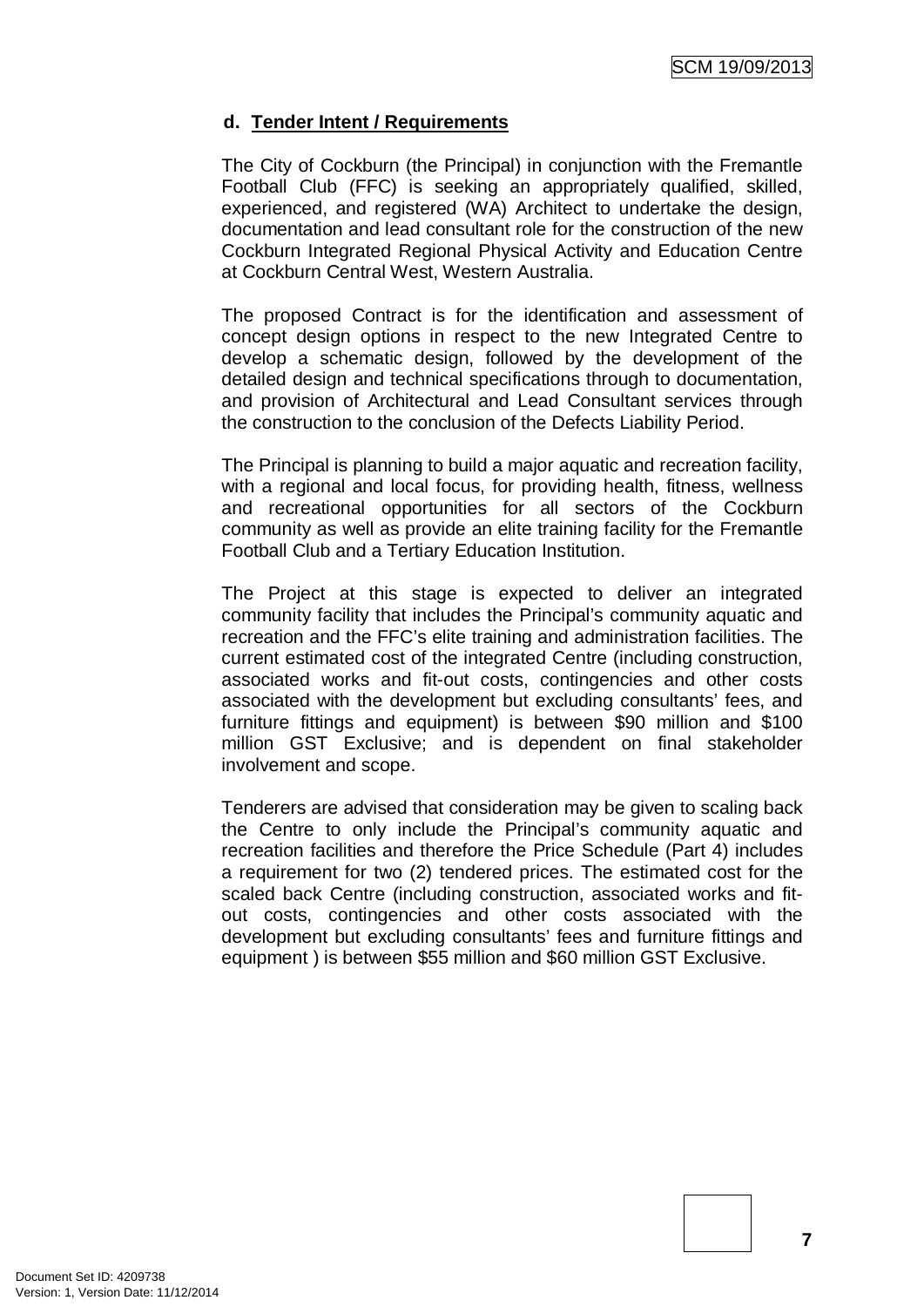# **e. Evaluation Panel**

The tender submissions were evaluated by the following people:

| <b>Name</b>         | <b>Position &amp; Organisation</b>                                            |
|---------------------|-------------------------------------------------------------------------------|
| Mr Stuart Downing   | Director, Finance & Corporate Services<br>City of Cockburn                    |
| Mr Rob Avard        | <b>Manager, Community Services</b><br>City of Cockburn                        |
| Mr Adrian Lacquiere | <b>Coordinator, Recreation Services</b><br>City of Cockburn                   |
| Mr Brad Paatsch     | General Manager, Strategic Projects<br><b>Fremantle Dockers Football Club</b> |
| Mr Steve McDonald   | <b>Project Manager</b><br><b>NS Projects</b>                                  |

# **f. Scoring Table**

The below table represents the scoring of the 9 tender submissions from a Qualitative Criteria and Cost perspective. The assessment panel evaluated the Qualitative Criteria for each tender's submission in the absence of any tender values and then consolidated.

|                                                                                          | <b>Percentage Scores</b>                                        |                                         |                      |
|------------------------------------------------------------------------------------------|-----------------------------------------------------------------|-----------------------------------------|----------------------|
| <b>Tender's Name</b>                                                                     | <b>Qualitativ</b><br>e Criteria<br><b>Evaluatio</b><br>n<br>90% | <b>Cost</b><br><b>Evaluation</b><br>10% | <b>Total</b><br>100% |
|                                                                                          |                                                                 |                                         |                      |
| Sandover Pinder Pty Ltd                                                                  | 62.81%                                                          | 9.82%                                   | 72.63%               |
| <b>Bollig Design Group Pty Ltd</b>                                                       | 62.00%                                                          | 10.00%                                  | 72.00%               |
| Cox Howlett & Bailey Woodland                                                            | 62.30%                                                          | 8.81%                                   | 71.11%               |
| Peter Hunt Pty Ltd and Daryl<br>Jackson Pty Ltd                                          | 61.47%                                                          | 8.88%                                   | 70.35%               |
| Ashton Raggatt McDougal Pty<br>Ltd                                                       | 58.37%                                                          | 7.85%                                   | 66.22%               |
| Woodhead Pty Ltd,                                                                        | 57.39%                                                          | 8.41%                                   | 65.80%               |
| <b>Cameron Chisholm &amp; Nicol</b><br>(WA) Pty Ltd and Peddle Thorp<br>& Walker Pty Ltd | 56.44%                                                          | 9.13%                                   | 65.57%               |
| Christou Design Group Pty Ltd                                                            | 57.74%                                                          | 6.93%                                   | 64.67%               |
| <b>Fratelle Group Pty Ltd</b>                                                            | 50.16%                                                          | 5.36%                                   | 55.51%               |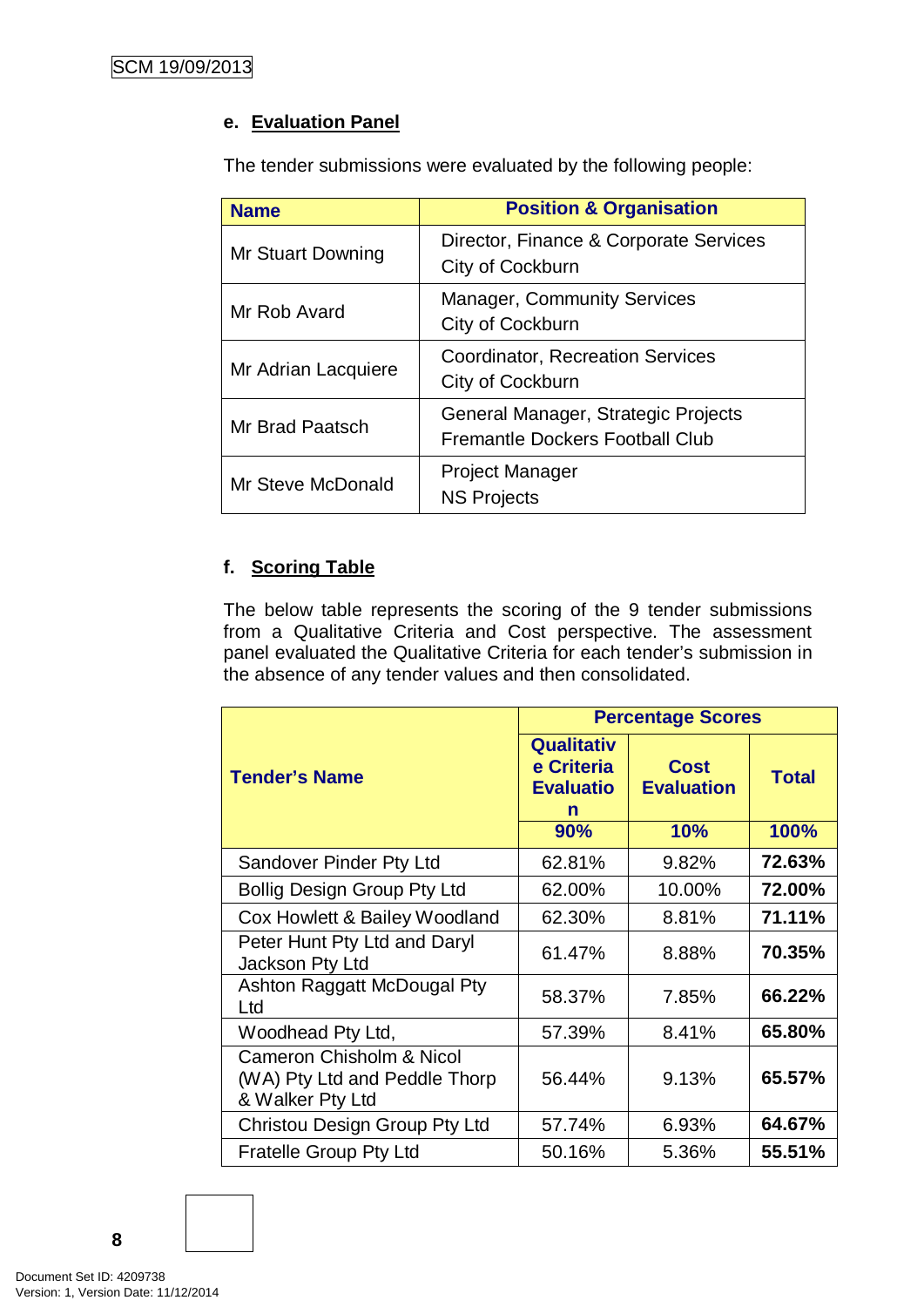A number of Tenderers partnered with other architectural firms in their submission to jointly deliver the lead design and architectural services for the project.

On the completion of the combined qualitative and quantitative scoring the flowing tenderers were ranked as the top 3 to be shortlisted and proceed to the interview phase.

- 1. Sandover Pinder Pty Ltd
- 2. Bollig Design Group Pty Ltd
- 3. Cox Howlett & Bailey Woodland

# **g. Summary of Interviews**

On the 27 August 2013 the shortlisted tenderers were invited to attend an interview to respond to a common list of questions as part of the review process. The interview covered the following areas:

- 1. Project Team locations and level of involvement in the project through each phase
- 2. Key Personnel covering the design in each of the main building areas (Aquatics, Indoor Courts, Elite Training etc)
- 3. Details of the their nominated sub consultants
- 4. Further details on related projects and ESD experience and lessons learnt from previous projects

All 3 Architects attended the interviews with the Panel (Daniel Arndt – Director, Planning and Development and Michael Littleton – Director, Engineers and Works as  $ex\text{-}Officio$  on  $27<sup>th</sup>$  August 2013 with those presenting matching the individuals identified within their Tender submission. Each Architect addressed the questions issued in advance along with consistent questions asked by the Panel members to allow a direct comparison. On conclusion of the interviews the Panel reviewed the Architect's response to the questions in order to arrive at a final recommendation. The conclusion of the assessment process recommended Sandover Pinder Pty Ltd should be appointed *for Architectural (Design and Lead Consultant) Services* on behalf of the City of Cockburn and the Fremantle Football Club. This decision was based on the experience Sandover Pinder Pty Ltd and their partner DWP|Suters showed in delivering a number of recent aquatic and high performance facilities as a joint venture. Sandover Pinder Pty Ltd and DWP|Suters demonstrated the best understanding of the emerging trends and challenges in designing good aquatic and recreation facilitates that was a critical focus for the City of Cockburn. Following this reference checks were completed by NS Projects with positive feedback received from other clients.

This recommendation of Sandover Pinder Pty Ltd as the preferred tender was presented to the PCG for endorsement at the meeting held on the 29 August 2013. The PCG approved this endorsement subject

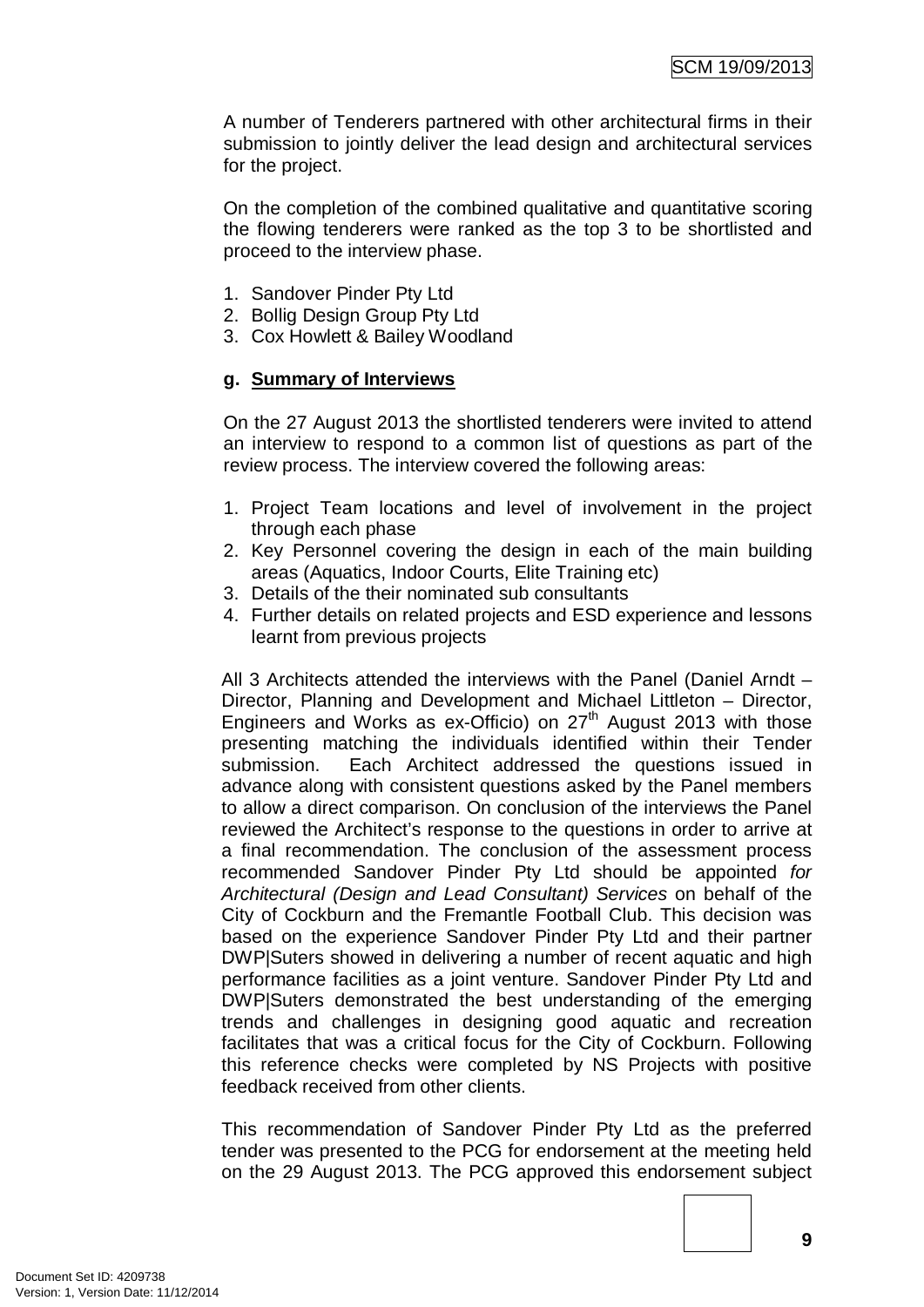to approval by the FFC board and financial checks on Sandover Pinder Pty Ltd and their joint venture partner DWP|Suters. The FFC board officially endorsed this recommendation to appoint Sandover Pinder Pty Ltd at their board meeting held on the 3 September 2013. An independent financial assessment has been completed on both Sandover Pinder Pty Ltd and their joint venture partner DWP|Suters with both rating strongly on the rating agencies Corporate Scorecards. The contract for the services would be between the City of Cockburn and Sandover Pinder Pty Ltd.

Final approval is now required by the City of Cockburn Council to appoint Sandover Pinder Pty Ltd as the preferred tenderer to provide Architectural Services including Lead Design Consultant for the RPAEC.

# **Strategic Plan/Policy Implications**

#### *Infrastructure*

- Community facilities that meet the diverse needs of the community now and into the future.
- Community infrastructure that is well planned, managed, safe, functional, sustainable and aesthetically pleasing.
- Partnerships that help provide community infrastructure.
- Facilities that promote the identity of Cockburn and its communities.

#### *Leading & Listening*

• A responsive, accountable and sustainable organisation.

### *A Prosperous City*

- Sustainable development that ensures Cockburn Central becomes a Strategic Regional Centre.
- Investment in the local economy to achieve a broad base of services and activities.
- Creation and promotion of opportunities for destination based leisure and tourism facilities.

### **Budget/Financial Implications**

The three (3) year contract would be funded from the CCW project fund and cash flowed accordingly in accordance with the project budgeting requirements.

### **Legal Implications**

Section 3.57 of the Local Government Act 1995 and Part 4 of the Local Government (Functions and General) Regulations 1996 refers.

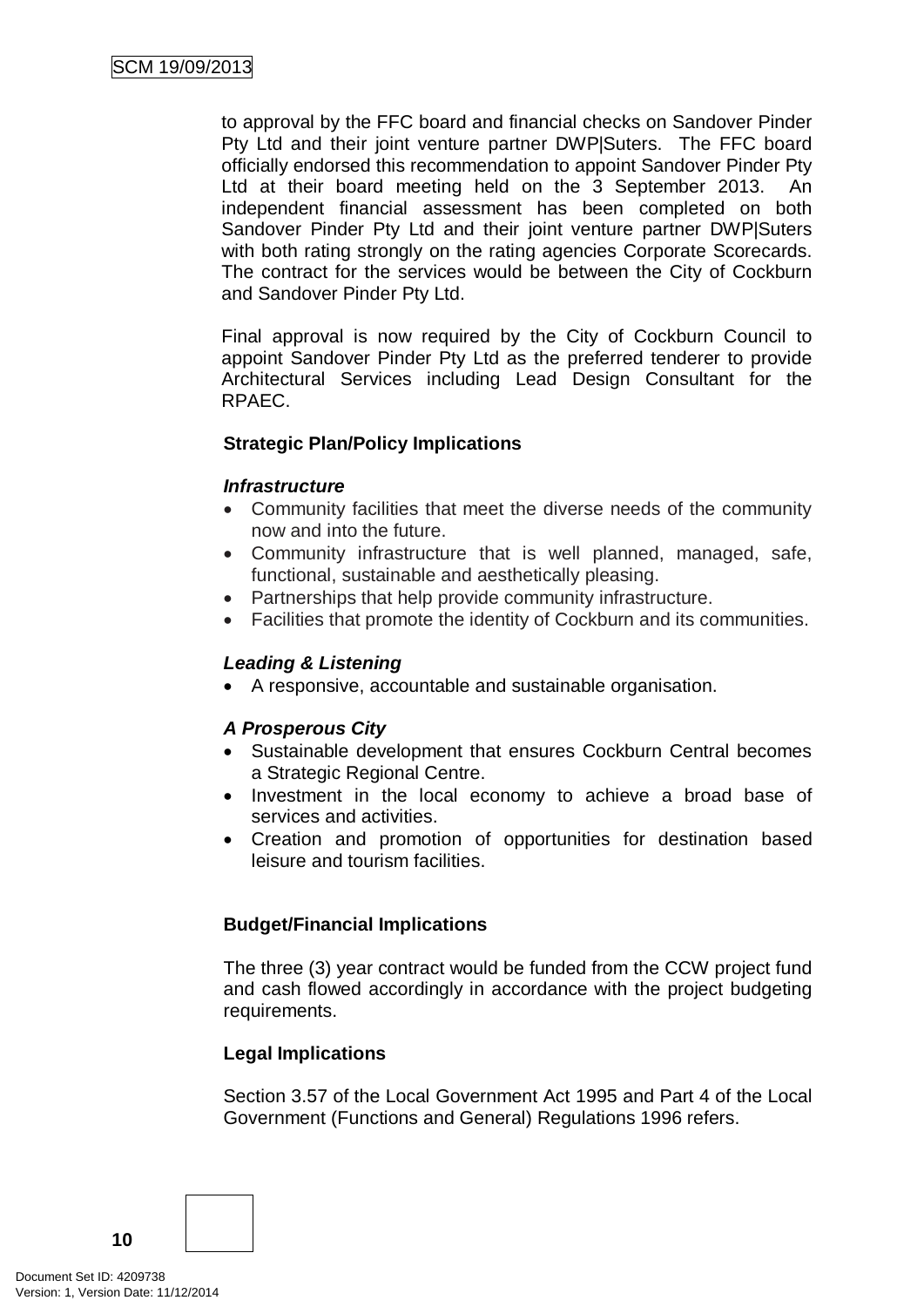# **Community Consultation**

N/A

# **Attachment(s)**

The following Confidential Attachments are provided under separate cover:

- 1. Compliance Criteria Assessment;
- 2. Consolidated Evaluation Sheet; and
- 3. Tendered Prices

# **Advice to Proponent(s)/Submissioners**

The Proponent(s) and those who lodged a submission on the proposal have been advised that this matter is to be considered at the Special Council Meeting held on the 19 September 2013.

# **Implications of Section 3.18(3) Local Government Act, 1995**

Nil

# **9.2 (MINUTE NO 5133) (SCM 19/9/2013) - TENDER NO. RFT15/2013 - BUILDING CONSTRUCTION SERVICES (COMPLETION OF) COCKBURN INTEGRATED HEALTH AND COMMUNITY FACILITY (S DOWNING) (016/024) (ATTACH)**

# **RECOMMENDATION**

That Council:

- (1) accept Tender No.RFT15/2013 Building Construction Services (Completion of) Cockburn Integrated Health and Community Facility and fit-out of the Cockburn Super Clinic from Jaxon Pty Ltd for \$22,230,205, in accordance with the Price B submitted in the confidential attachments, for a guaranteed maximum price contract less exclusions and less provisional sums;
- (2) amend the 2013/14 Municipal Budget by transferring the following funds to the Municipal Account - Capital Works Project - Cockburn Integrated Health and Community Facility from:
	- Community Infrastructure Reserve \$1.54m
	- Land Development Reserve \$4.49m
	- GP Super Clinic Reserve \$2.1m
- (3) make application to the Federal Government for \$3.358m and Lotteries West for \$1.0m.

# **TO BE ADOPTED BY AN ABSOLUTE MAJORITY**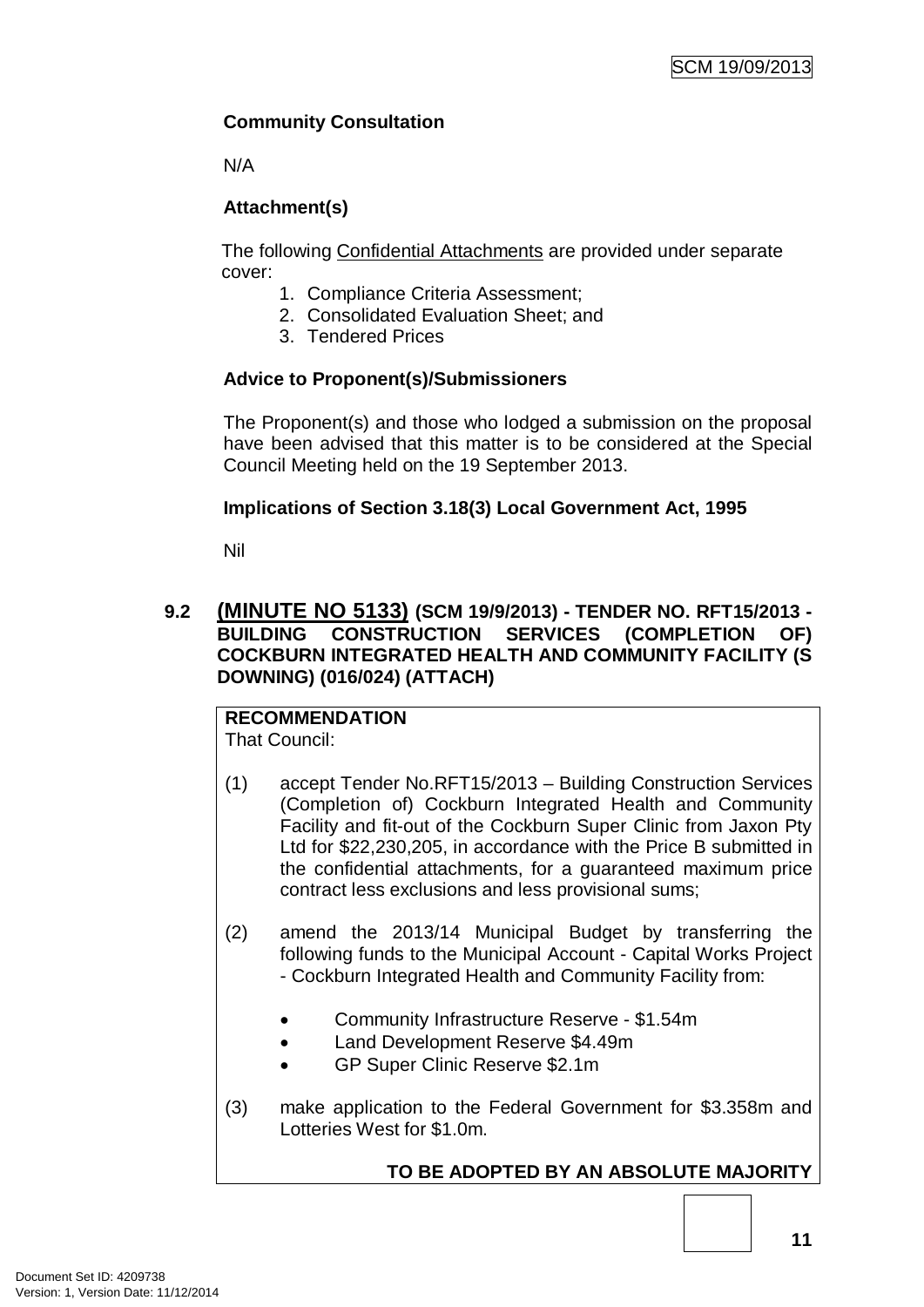#### **COUNCIL DECISION**

MOVED Clr C Reeve-Fowkes SECONDED Clr V Oliver that the recommendation be adopted.

# **CARRIED BY ABSOLUTE MAJORITY OF COUNCIL 9/0**

### **Background**

The original contract for the construction of the Cockburn Integrated Health and Community Facility (CIHCF) at Success was awarded to Gavin Constructions (Marago Nominees Pty Ltd trading as) on 13 September 2011 for \$32.9m. The contract was to build 7,856 square meters of space consisting of:

- Success Library (1,486 Sq M)
- Cockburn GP Super Clinic (2,488 sq m)
- Integrated Health Facility (3,582 sq m)
- Meeting rooms (300 sq m)
- Parking facilities (211 undercover) and 80 bays at grade

Gavin Construction took possession of the site on 10 October 2011. On the 26 June 2013, Gavin Construction's owner Sean Gavin advised Council that he had received advice to the effect that he should place the company (Marago Nominees) into Official Administration of the Supreme Court of WA with WA Insolvency Solutions Pty Ltd being appointed the Administrators of the company Marago Nominees Pty Ltd. The reason behind the appointment was that to continue trading, the directors may breach the "trading whilst insolvent" provisions of the Corporations Act. This came about as of a result of the company having a client fail to pay the final \$2m instalment of a construction contract in Karratha. This in turn triggered a Supreme Court Statutory Demand from a creditor owed money in relation to the Karratha contract.

Once Council became aware of the Administrator being appointed, the Council through its legal adviser, Jackson McDonald seized control of the construction site from Gavin Constructions, seized all materials present including building materials and placed the site under its own security. The Council has allowed firms back onto the site for removal of personal tools and equipment after confirming with the Administrator.

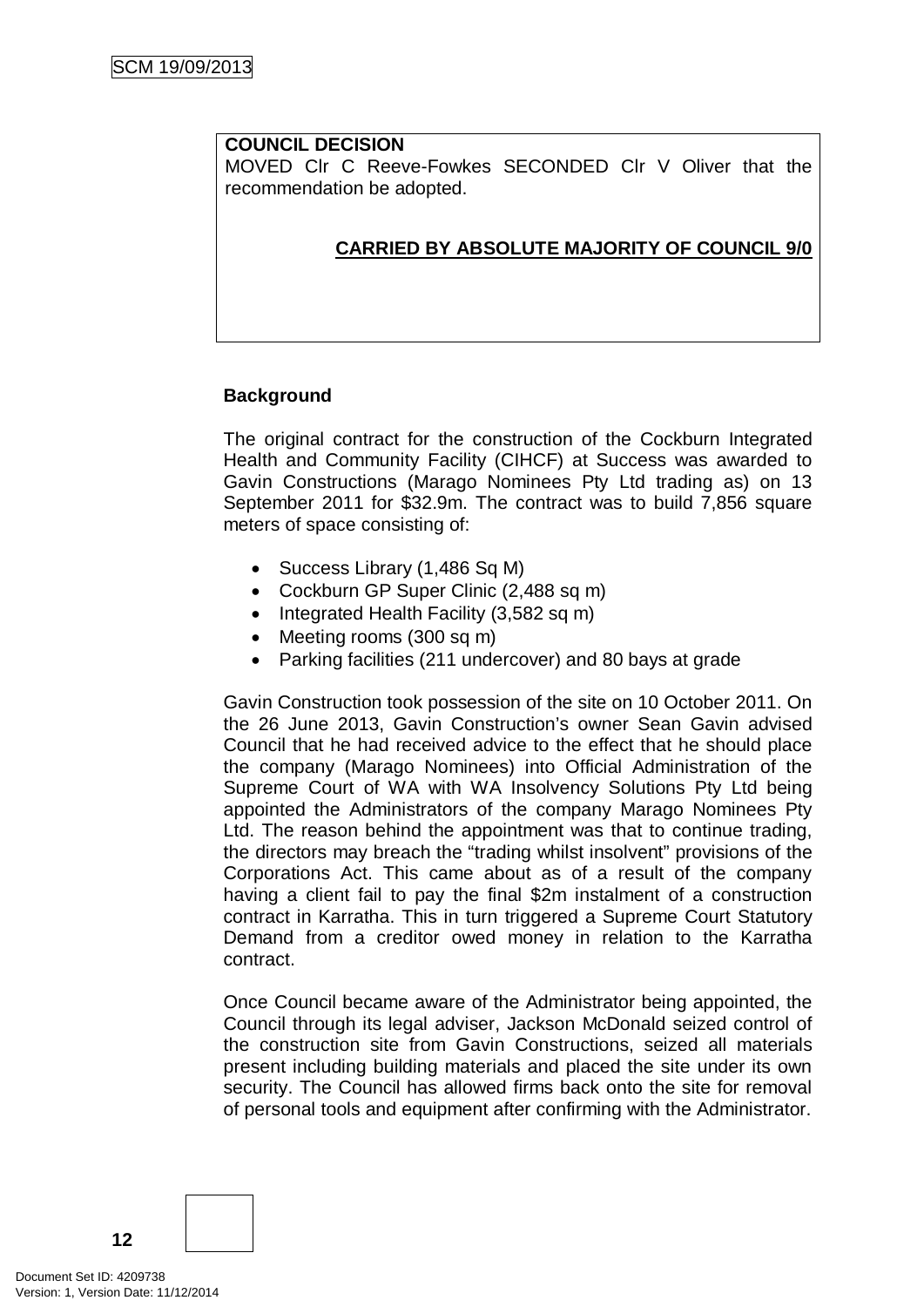Gavin Constructions had twelve active contracts with approximately \$20m owed to various creditors. The Company, Marago Nominees Pty Ltd has now been placed in liquidation.

Upon seizing control of the construction site, Council made arrangements for the fencing, dongas and security to be placed into the management of the Council. At the same time, the Council commissioned the Architects, Bollig Design Group (BDG) to undertake a review of the construction to date in conjunction with a range of professional service firms. BDG being the projects architects were also appropriately qualified to undertake the review having done a similar job when the builder walked off the Raine Square Building in the City of Perth (multi-storey building valued at \$400m)

The purpose of the review was to document every aspect of the construction at the date of seizing control of the construction site so as to determine what had been finished and the state of the finish, what remains to be finished, any damage suffered by the building with the builder walking off the site and finally what needed immediate rectification so as to make the construction as safe place. The review was both written and video.

At the end of May 2013, the Council's independent firm of Quantity Surveyors, Davis Langdon, certified that 66% of the building had been completed. It is estimated at the date the builder walked off the job, 70% of the building had been completed.

The Council immediately advertised an Expressions of Interest (EOI) on 3/7/2013 for an appropriately qualified step in builder to complete the Job, being 30% of the building remaining to be completed. The EOI closed on 17/7/2013 with seven builders submitting their qualifications as Step-In Builders.

Of the seven builders, four were invited to submit prices for a RFT 15/2013, they were:

- 1. Pindan Contracting (builder of the surf club) ( the actual tender was submitted by Pindan Pty Ltd as trustee for the Chamois Unit Trust.
- 2. Cockram Esslemont (builder of the Council Administration Extension).
- 3. PS Structures (builder of FESA head office at Cockburn Central).
- 4. Jaxon Pty Ltd.

Of the other builders, two did not have relevant building experience in Perth (they were infrastructure builders in the North West) and one was deemed too small. Two builders have since withdrawn citing recently won contracts as the reason

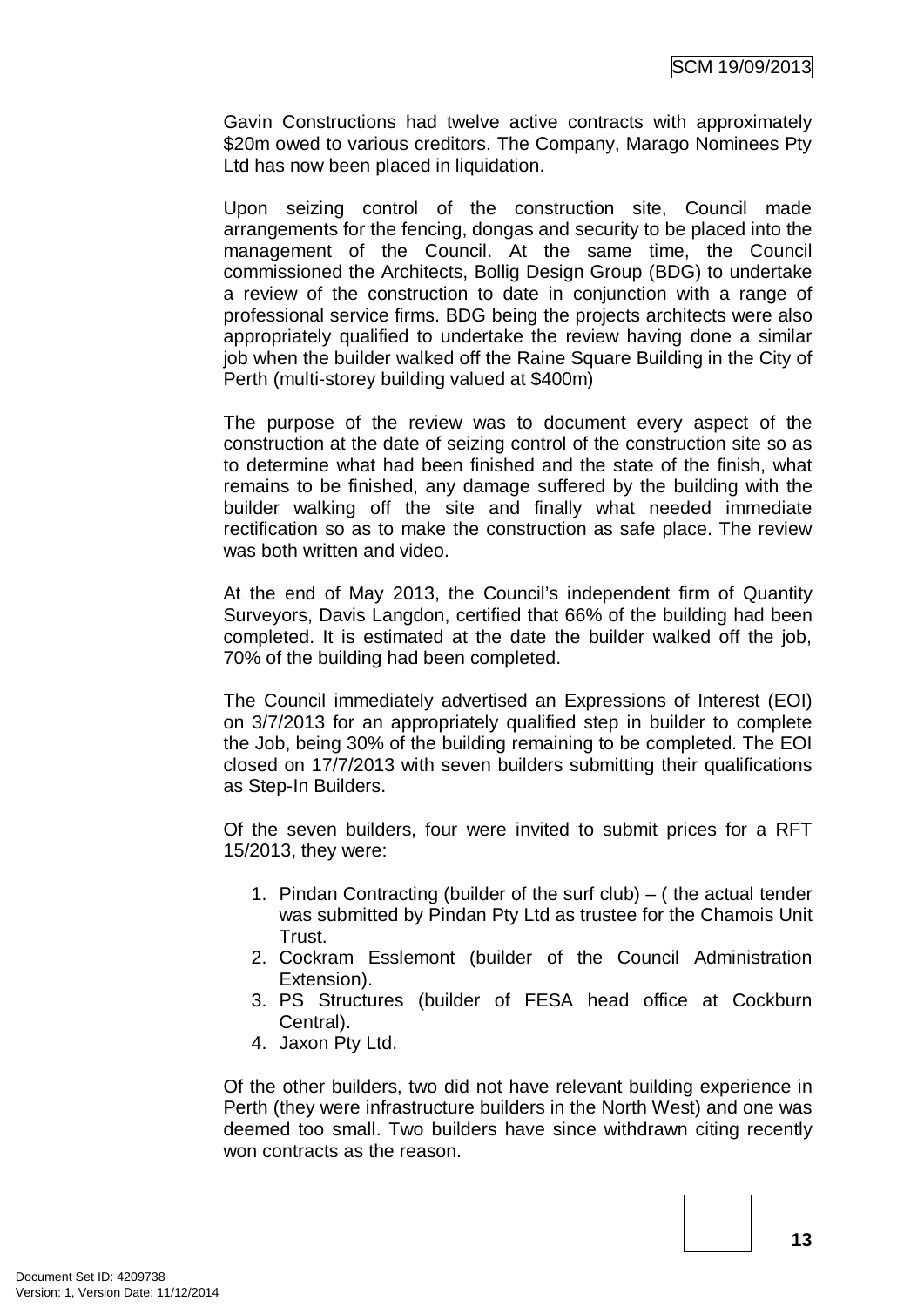The tenderers have been asked to provide two prices:

- Price A to finish the outstanding work including rectification works plus assume warranting work to date; and
- Price B to finish outstanding work including rectification works but not assuming the warranties for the work to date.

In addition, the Council has requested a price to fit-out the Integrated GP Super Clinic being 2,488 square meters of space. This was always intended to be completed as part of the building project but time constraints made it appropriate for the Step-In Builder to complete the fit-out. The Library Fit-Out has always been part of the initial construction contract and will be completed as part of the new building contract. Only the provision of moveable furniture in the library was deemed to be a separate contract and a separate tender is being prepared for this contract.

The Council has made all appropriate payments to the former builder in accordance with the contract and based on legal advice will receive no claim of any preference payments from the Administrator.

The Council has received a number of claims from sub-contractors with these being referred firstly to the liquidator of Marago Nominees Pty Ltd or to Council's solicitors, Jackson McDonald. Each of these has been referred back to the Administrator of Marago Nominees.

| <b>Approved Building Contract</b>           | \$32.29m  |
|---------------------------------------------|-----------|
| <b>Variations Budget</b>                    | \$1.62m   |
| <b>Total Building Contract</b>              | \$33.90m  |
| Value of work Completed and paid at 31/5/13 | \$22.69m  |
| <b>Balance of Building Contract</b>         | \$11.214m |
| Fit-out of GP Super Clinic                  | \$2.10m   |
| <b>Total Cost to Complete</b>               | \$13.314m |
|                                             |           |
| <b>Budget remaining</b>                     | \$11.214m |
| <b>Bank Guarantees</b>                      | \$1.50m   |
| <b>GP Super Clinic Fit-Out</b>              | \$2.10m   |
| Total                                       | \$14.814m |

In summary, Council has made the following certified payments:

The Council has secured a number of tenants for the overall facility including:

- GP Super Clinic  $(2,488 \text{ Sq m}) 95\%$  leased
- Integrated Health Facility  $(3.582 \text{ Sa m}) 80\%$  leased
- Meeting rooms (300sq m) will receive casual income

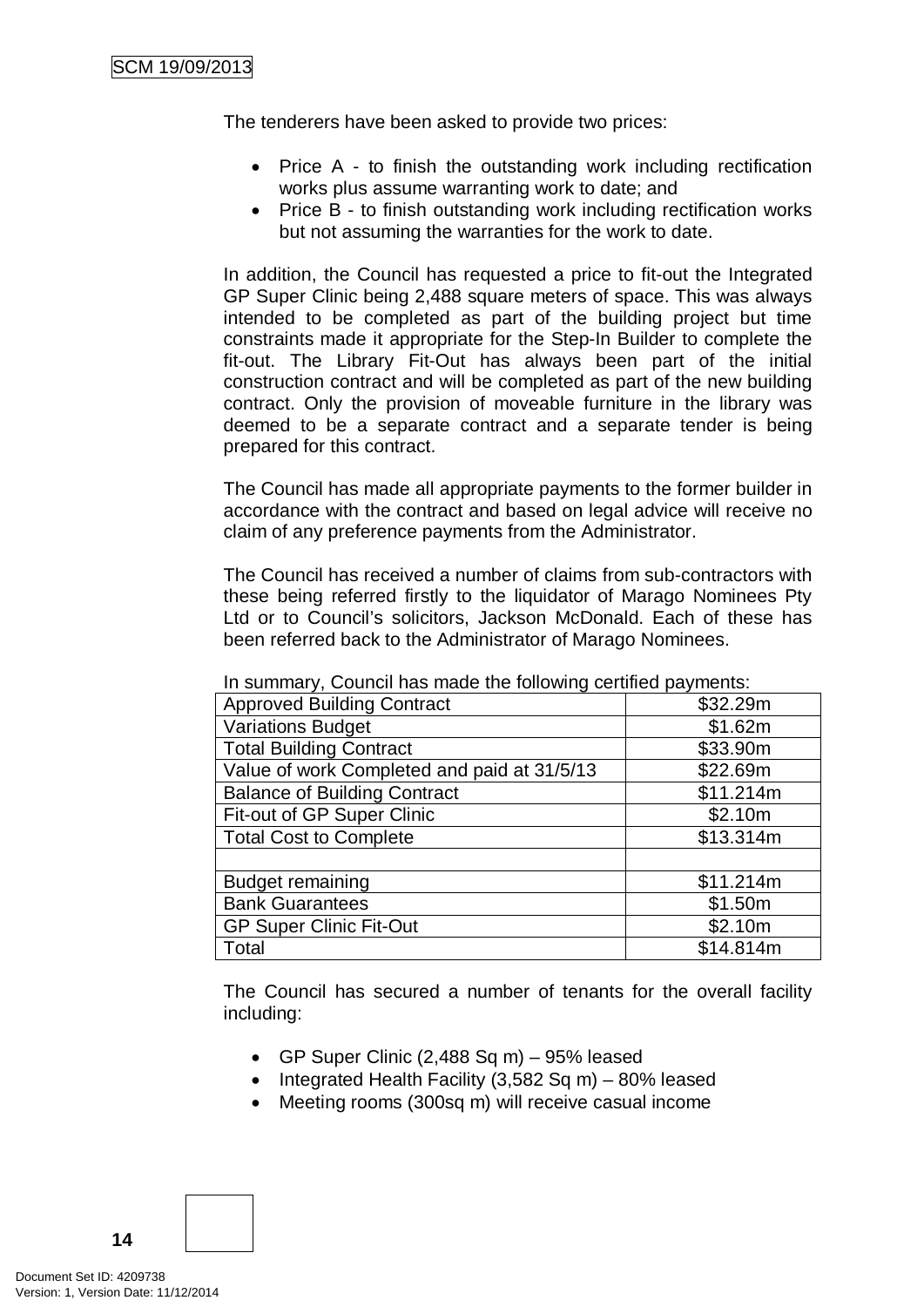Part of the criteria for selecting a builder is for early access for Centrelink, GP Super Clinic and Library to provide for fit out. Centrelink require their office to be open to the public on 1 July 2014.

### **Submission**

Tenders were called on the 9 August 2013 under RFT 15/2013 for Building Construction Services (Completion of) Cockburn Integrated Health and Community Facility d on the 6 September 2013 but later extended to 13 September 2013 at the request of the tendering parties two submissions were received:

| <b>Tenderer's Name:</b>                                        | <b>Date and Time Tender</b><br><b>Received:</b> |
|----------------------------------------------------------------|-------------------------------------------------|
| Pindan Pty Ltd as trustee for the<br><b>Chamois Unit Trust</b> | $13/09/2013 - 1:24pm$                           |
| Jaxon Pty Ltd                                                  | $13/09/2013 - 1:43$ pm                          |

#### **Report**

### **a. Compliance Criteria**

| <b>Criteria</b><br>Ref. | <b>Description</b>                                                            |
|-------------------------|-------------------------------------------------------------------------------|
| A                       | Attendance at the Mandatory Tender Briefing                                   |
| B                       | Compliance with the Conditions of Tendering                                   |
| C                       | Compliance with the Specification contained in the Request                    |
| D                       | Completion of Form of Tender                                                  |
| Е                       | Compliance with Insurance Requirements                                        |
| E1                      | Public & Product Liability Insurance \$A20,000,000                            |
| E2                      | Professional Indemnity Insurance \$A10,000,000                                |
| E <sub>3</sub>          | <b>Workers Compensation</b>                                                   |
| E4                      | <b>Plant &amp; Equipment Insurance</b>                                        |
| E <sub>5</sub>          | Motor Vehicle (Comprehensive) & 3 <sup>rd</sup> Party Liability               |
| F                       | <b>Completion of Qualitative Criteria</b>                                     |
| G                       | Compliance with Building Services (WA) Requirement                            |
| н                       | Compliance with Fixed Price and Completion of Section<br>3.8.2                |
|                         | Compliance with Sub-Contractors Requirements &<br>Completion of Section 3.10  |
| J                       | Compliance with & completion of separate Price Schedule in<br>format provided |
| J1                      | <b>MS Excel Spreadsheet</b>                                                   |
| J2                      | <b>PDF</b>                                                                    |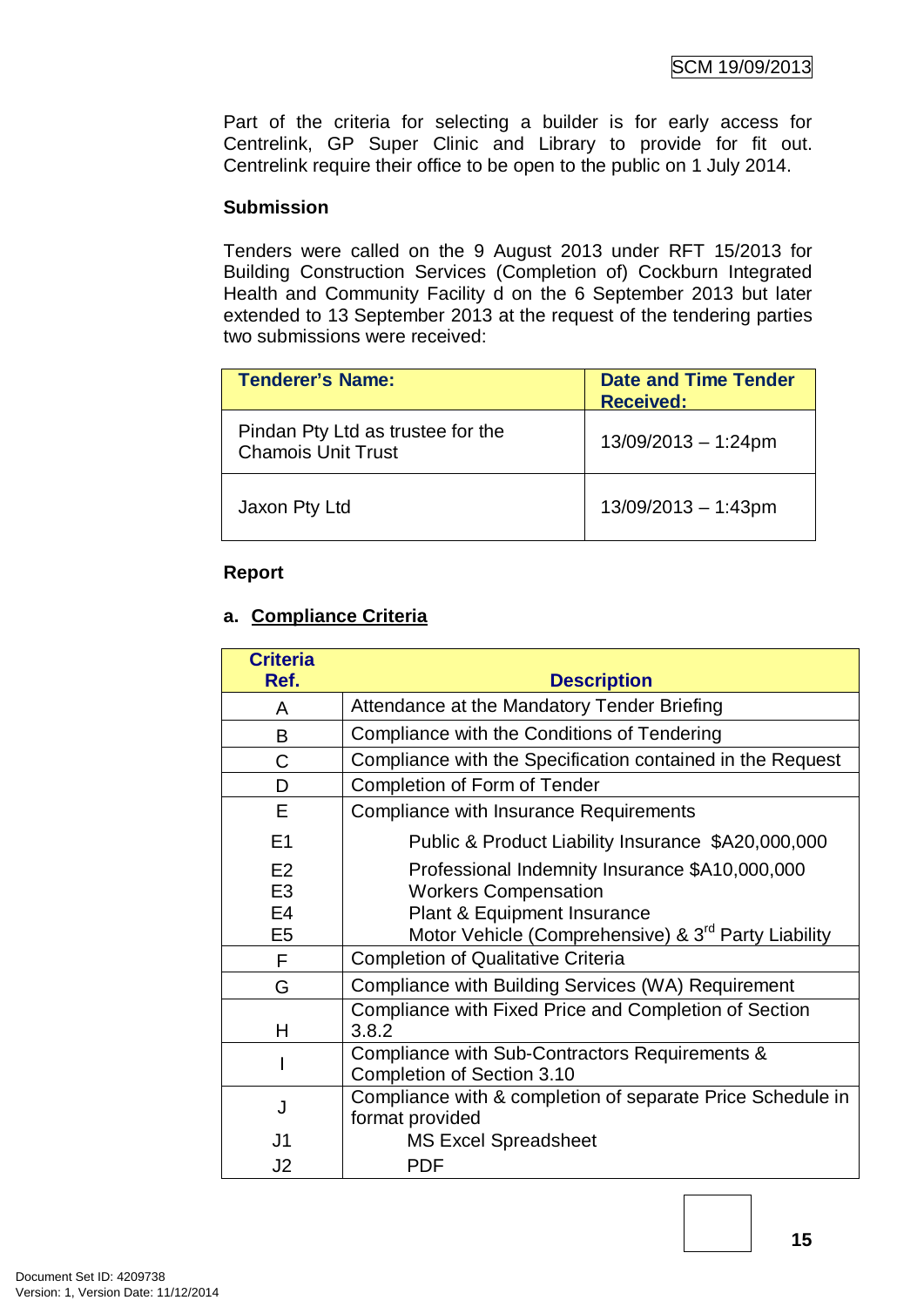| K           | Compliance with OSH Requirements         |  |
|-------------|------------------------------------------|--|
|             | <b>Compliance with ACCC Requirements</b> |  |
| м           | Acknowledgement of any Addenda issued    |  |
| Section 3.4 | <b>Registration Number - Builders</b>    |  |
| Section 3.5 | Availability                             |  |
| Section 3.6 | <b>Tenderer's Contact Person</b>         |  |
| Section 3.8 | <b>Sub Contractors - Proposed</b>        |  |
| Appendix A  | <b>OSH Declaration</b>                   |  |
| Appendix B  | <b>ACCC Warranty</b>                     |  |
| Addenda     | Addendum No.1 issued 23 August 2013      |  |
|             | Addendum No.2 issued 29 August 2013      |  |
|             | Addendum No.3 issued 11 September 2013   |  |

# **b. Compliant Tenders**

All two (2) Tender submissions were deemed compliant

### **c. Evaluation Criteria**

Tenderers were assessed against the following criteria:

| <b>Evaluation Criteria</b> | <b>Weighing</b><br><b>Percentage</b>         |     |
|----------------------------|----------------------------------------------|-----|
| (A)                        | Relevant Experience of Company and Personnel | 50% |
| Έ                          | Methodology                                  | 10% |
| <b>Tendered Price</b>      |                                              | 40% |

### **d. Tender Intent / Requirements**

The Principal requires the services of a suitably qualified, registered and experienced Commercial Building Construction Contractors to undertake the completion of construction and the (partial) fit-out of the Cockburn Integrated Health and Community Facility on the corner of Beeliar Drive and Wentworth Parade, Success Western Australia.

The integrated Health and Community Facility is a mixed use two storey high building with a partially underground undercroft car park with 211 car bays and includes a GP super clinic, allied health services, Department of Human Services offices (Centrelink), pharmacy, café, library and medically related office areas. Within the building, these services are linked via a central internal street gallery that continues through one of the two main entries out onto a landscaped forecourt, from which the alfresco area of the café can be accessed.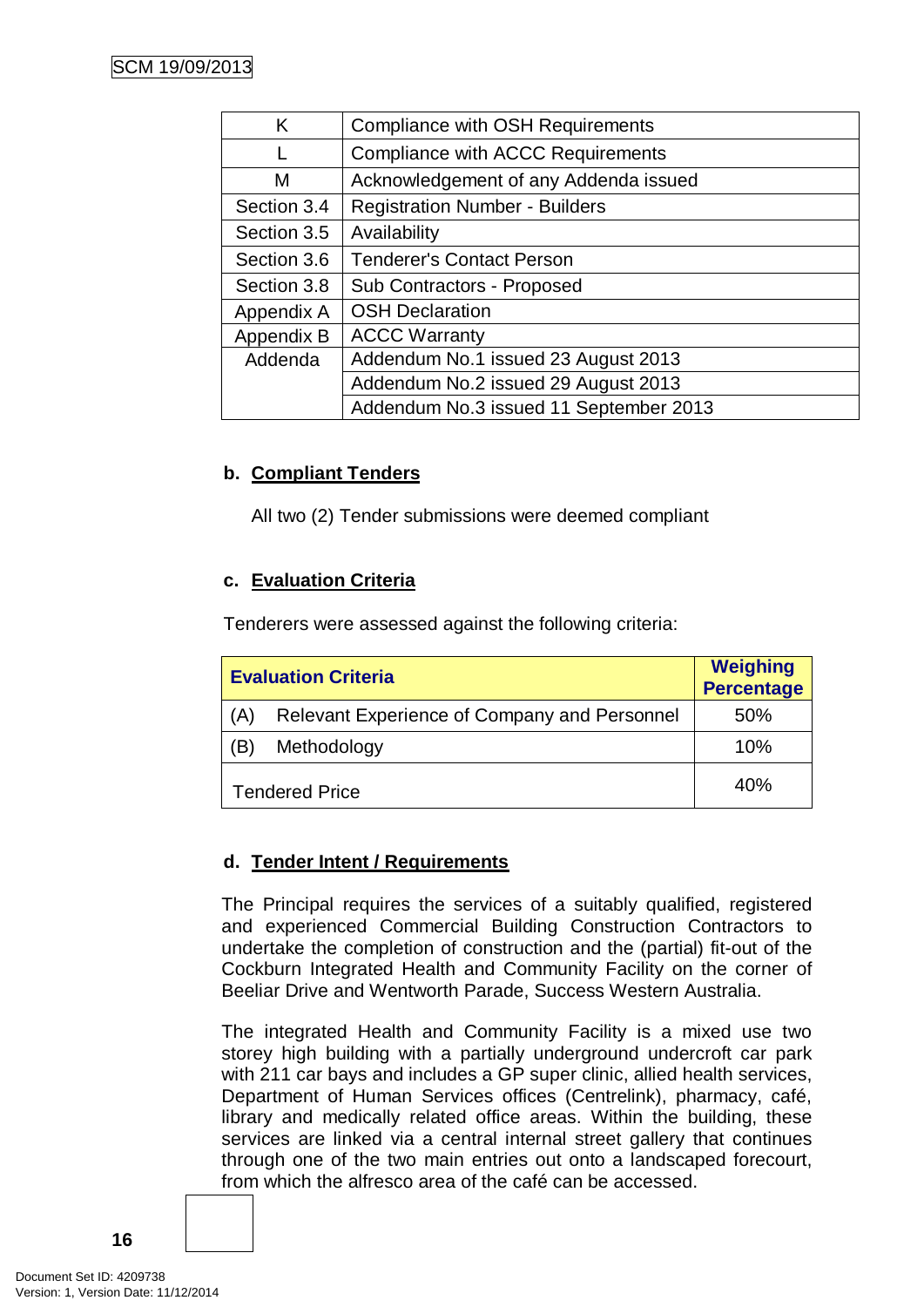The facility has an estimated 7,856 m2 of office space and the total site construction area is approximately 15,000 m2 and construction is approximately 70% completed.

The Principal, for this project, has appointed Bollig Design Group as the Architect and Superintendent; and AECOM Group - Davis Langdon Australia as the Quantity Surveyor.

Gavin Construction had partially completed the works at the time the Principal issued the notice referred to above. The constructed component of the works is referred to as the "Prior Works".

No representations are made in respect of the stage of completeness of the Prior Works or the extent of any defects in the Prior Works.

As part of the scope of works to be completed by the Contractor, the Contractor must carry out the works described in the Specification – Part 2. The Contractor will be liable for these works in accordance with the terms and conditions of the Contract.

### **The following wording only applies to Tender Price A (Contractor assuming all risk in the Prior Works).**

The Contractor is required to carry out all necessary due diligence, Site and other investigations to determine the extent of completeness of the Prior Works and the extent of defects therein. The Contractor will be liable for the completion of the works, the Prior Works and any defects in the works or the Prior Works. Without limiting the above obligations, the Contractor must include in the scope of works to carry out under this Contract the works described in the document titled "Remedial Works" which will form part of the Contract Documents.

### **The following wording only applies to Tender Price B (Contractor not assuming the risk in the Prior Works).**

The Contractor is required to carry out all necessary due diligence, Site and other investigations to determine the extent of completeness of the Prior Works. The Contractor will be liable for the completion of the works described in the Contract Documents taking into account the extent of the Prior Works. Regardless of whether the Contractor is required to assume the risk in and liability for the Prior Works, the Contractor must include in the scope of works to carry out under the Contract, the works described in the document titled "Remedial Works" which will form part of the Contract Documents.

It would be the Council's intention to adopt Price B given the gap between Price A and B. The risk is deemed acceptable given Council has indemnities from the Architect and Design Engineers.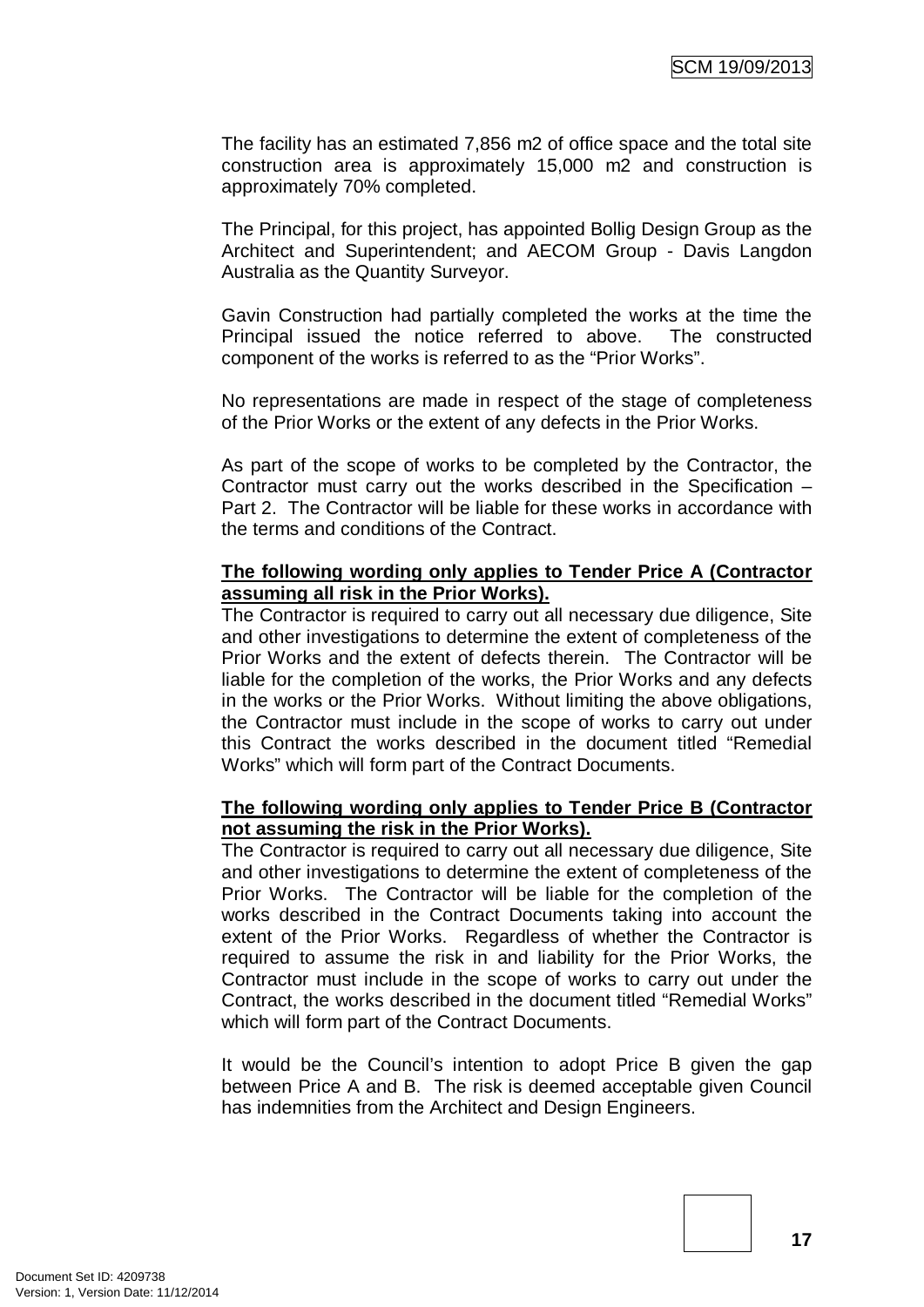# **e. Evaluation Panel**

The tender submissions were evaluated by the following people:

| <b>Name</b>          | <b>Position &amp; Organisation</b>                                                                                               |  |  |
|----------------------|----------------------------------------------------------------------------------------------------------------------------------|--|--|
| Mr Stuart Downing    | Director, Finance & Corporate Services<br>City of Cockburn                                                                       |  |  |
| Mr Rob Avard         | <b>Manager, Community Services</b><br>City of Cockburn                                                                           |  |  |
| Mr Michael Littleton | <b>Director, Engineering Services</b><br>City of Cockburn                                                                        |  |  |
| Mr Edwin Bollig      | <b>Principal Architect,</b><br><b>Bollig Design Group</b><br>Included was Mr Ray Crocker, Project<br>Superintendent (non-voting) |  |  |
| Mr Steve Millar      | <b>Quantity Surveyor</b><br>Davis Langdon                                                                                        |  |  |

# **f. Scoring Table**

The below table represents the scoring of the 9 tender submissions from a Qualitative Criteria and Cost perspective. The assessment panel evaluated the Qualitative Criteria for each tender's submission in the absence of any tender values and then consolidated.

|                                                         | <b>Percentage Scores</b>                                   |                                  |              |
|---------------------------------------------------------|------------------------------------------------------------|----------------------------------|--------------|
| <b>Tender's Name</b>                                    | <b>Qualitative</b><br><b>Criteria</b><br><b>Evaluation</b> | <b>Cost</b><br><b>Evaluation</b> | <b>Total</b> |
|                                                         | 60%                                                        | 40%                              | 100%         |
| Pindan Pty Ltd as trustee for<br>the Chamois Unit Trust | 45.13%                                                     | 37.87%                           | 83.01%       |
| Jaxon Pty Ltd                                           | 42.87%                                                     | 40%                              | 82.87%       |
|                                                         |                                                            |                                  |              |

# **g. Financial Assessment of Tenderers**

As per Council policy for purchasing, an independent financial assessment was undertaken on both Tenderers as the tender value was over \$1m. A copy is provided as part of the confidential information attached. Both were deemed suitable and had sufficient financial resources to undertake the work subject of this tender.

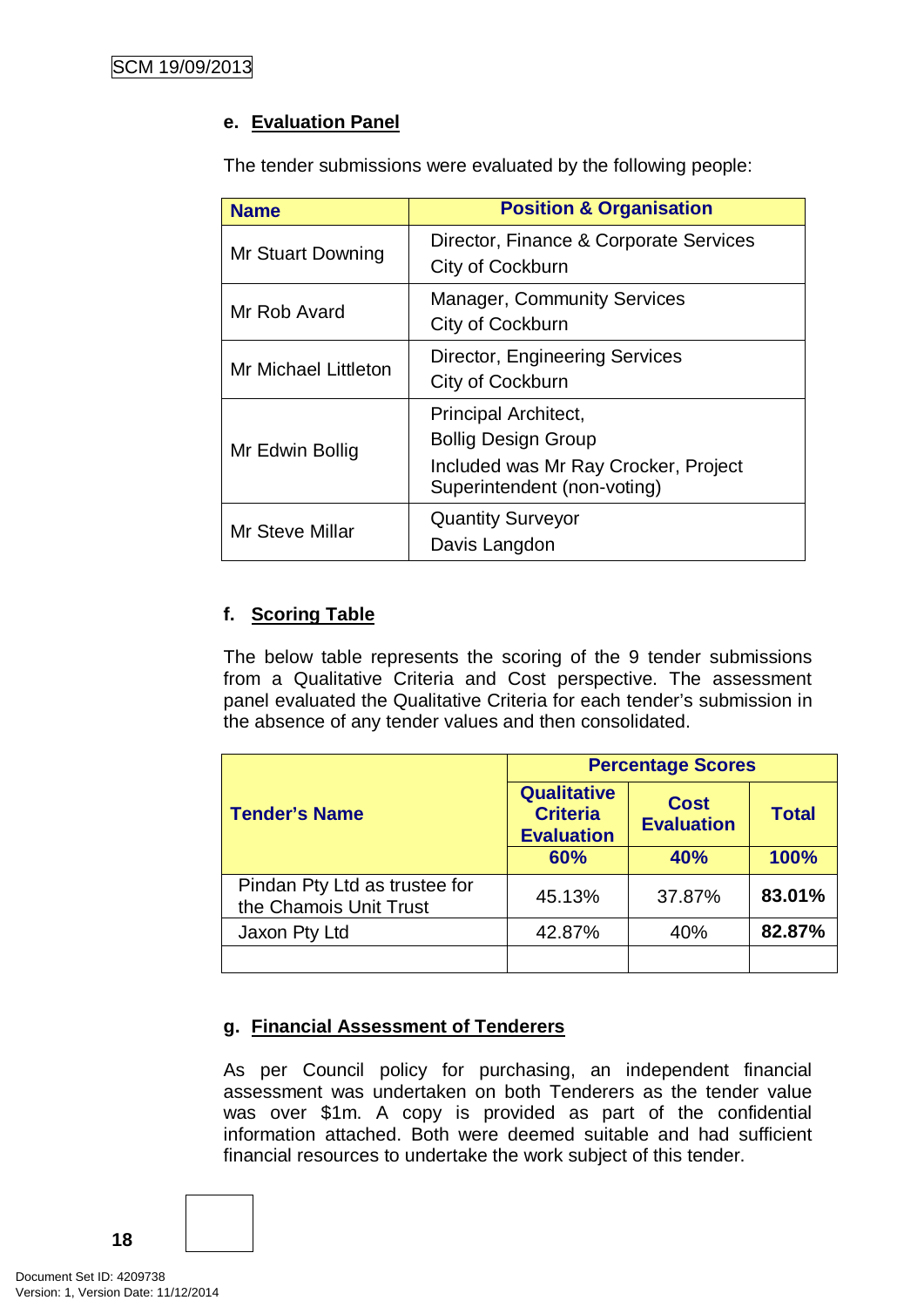# **Strategic Plan/Policy Implications**

### *Infrastructure*

- Community facilities that meet the diverse needs of the community now and into the future.
- Community infrastructure that is well planned, managed, safe, functional, sustainable and aesthetically pleasing.
- Partnerships that help provide community infrastructure.
- Facilities that promote the identity of Cockburn and its communities.

### *Leading & Listening*

• A responsive, accountable and sustainable organisation.

# *A Prosperous City*

- Sustainable development that ensures Cockburn Central becomes a Strategic Regional Centre.
- Investment in the local economy to achieve a broad base of services and activities.

# **Budget/Financial Implications**

The contract would be funded from the following Reserves of Council as per the Budget:

| <b>Community Infrastructure Reserve</b>    | \$1.54m  |
|--------------------------------------------|----------|
| Land Development & Investment Fund Reserve | \$14.99m |
| <b>GP Super Clinic Reserve</b>             | \$4.20m  |
| <b>Bank quarantees</b>                     | \$1.50m  |
| <b>Total Budget</b>                        | \$22.23m |

An application will be made to the Federal Government for additional contribution totalling \$3.358m and to Lotteries West for \$1.0m for the community meeting facilities. The success of either application is unknown. When discussing the matter with the Federal Government, the initial response was positive however with the change from the ALP to the Liberal Party at the recent election, the City's positive view is tempered with the understanding that the GP Super Clinic concept is not favoured.

A detailed financial analysis is provided in the confidential attachment.

Funds remain in the Community Infrastructure Reserve for key community projects as per the Long Term Financial Plan including the new recreation centre at Cockburn Central West and the Skatepark.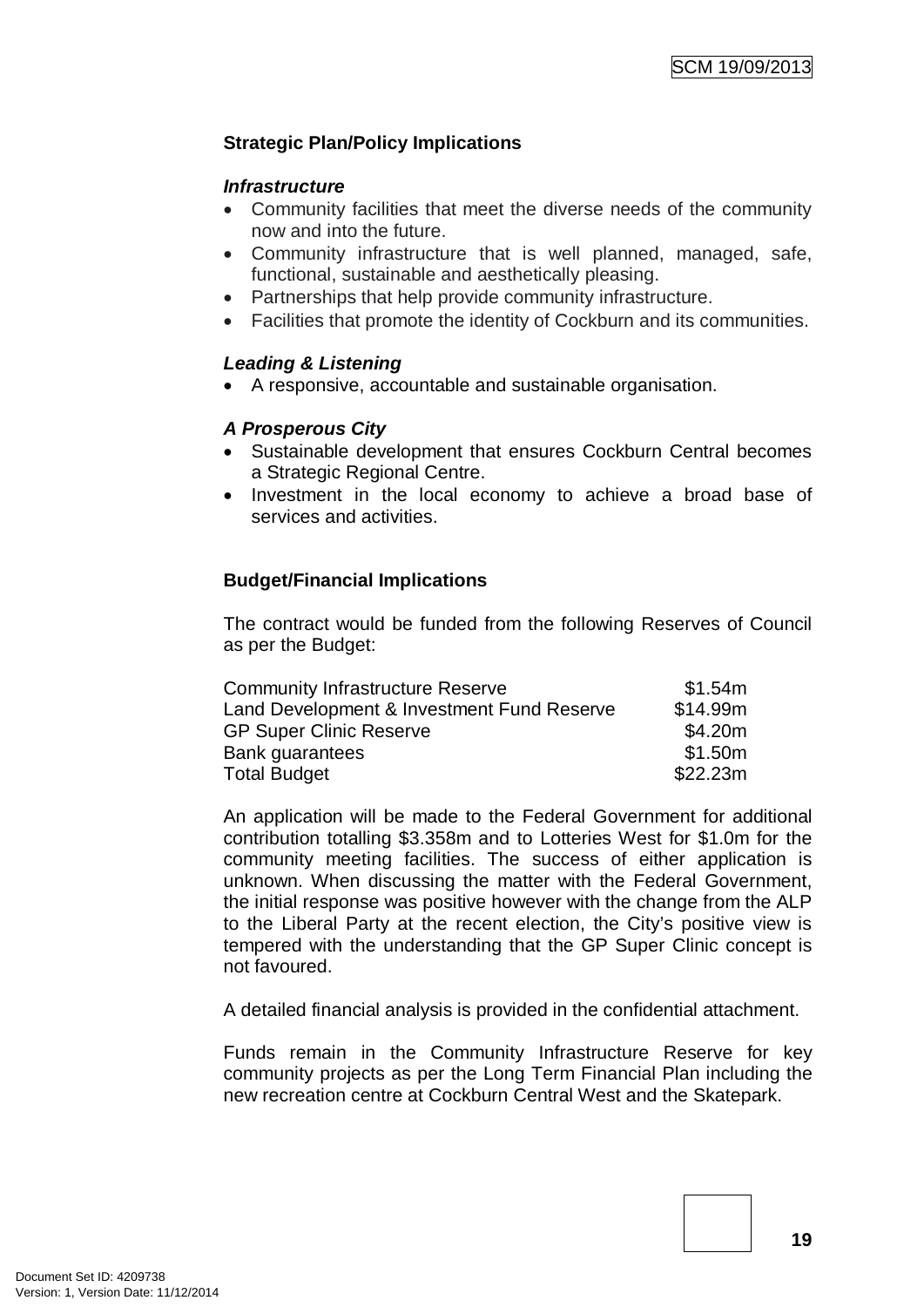# **Legal Implications**

Section 3.57 of the Local Government Act 1995 and Part 4 of the Local Government (Functions and General) Regulations 1996 refers.

# **Community Consultation**

N/A

# **Attachment(s)**

The following Confidential Attachments are provided under separate cover:

- 4. Consolidated Evaluation Sheet and Tendered Prices
- 5. Individual Evaluation Assessments Jaxon Pty Ltd and Pindan Pty Ltd
- 6. Analysis on Tenderers
- 7. Analysis on Tendered Prices
- 8. Independent Financial Analysis on Tenderer Jaxon Pty Ltd
- 9. Independent Financial Analysis on Tenderer Pindan Pty Ltd

# **Advice to Proponent(s)/Submissioners**

The Proponent(s) and those who lodged a submission on the proposal have been advised that this matter is to be considered at the Special Council Meeting held on the 19 September 2013.

### **Implications of Section 3.18(3) Local Government Act, 1995**

Nil

# **9.3 (MINUTE NO 5134) (SCM 19/9/2013) - SUBMISSION ON AMALGAMATION OF THE CITIES OF COCKBURN AND KWINANA TO THE LOCAL GOVERNMENT ADVISORY BOARD (1054) (S CAIN) (ATTACH)**

# **RECOMMENDATION**

That Council:

- (1) adopts the attached joint proposal on amalgamation of the Cities of Cockburn and Kwinana;
- (2) agrees that the City of Cockburn being an affected local government within the meaning of Schedule 2.1 of the Local Government Act 1995 (LGA), resolves to submit a proposal to the Local Government Advisory Board pursuant to clause 2.1 of the LGA which would amalgamate the districts of the City of Cockburn and the City of Kwinana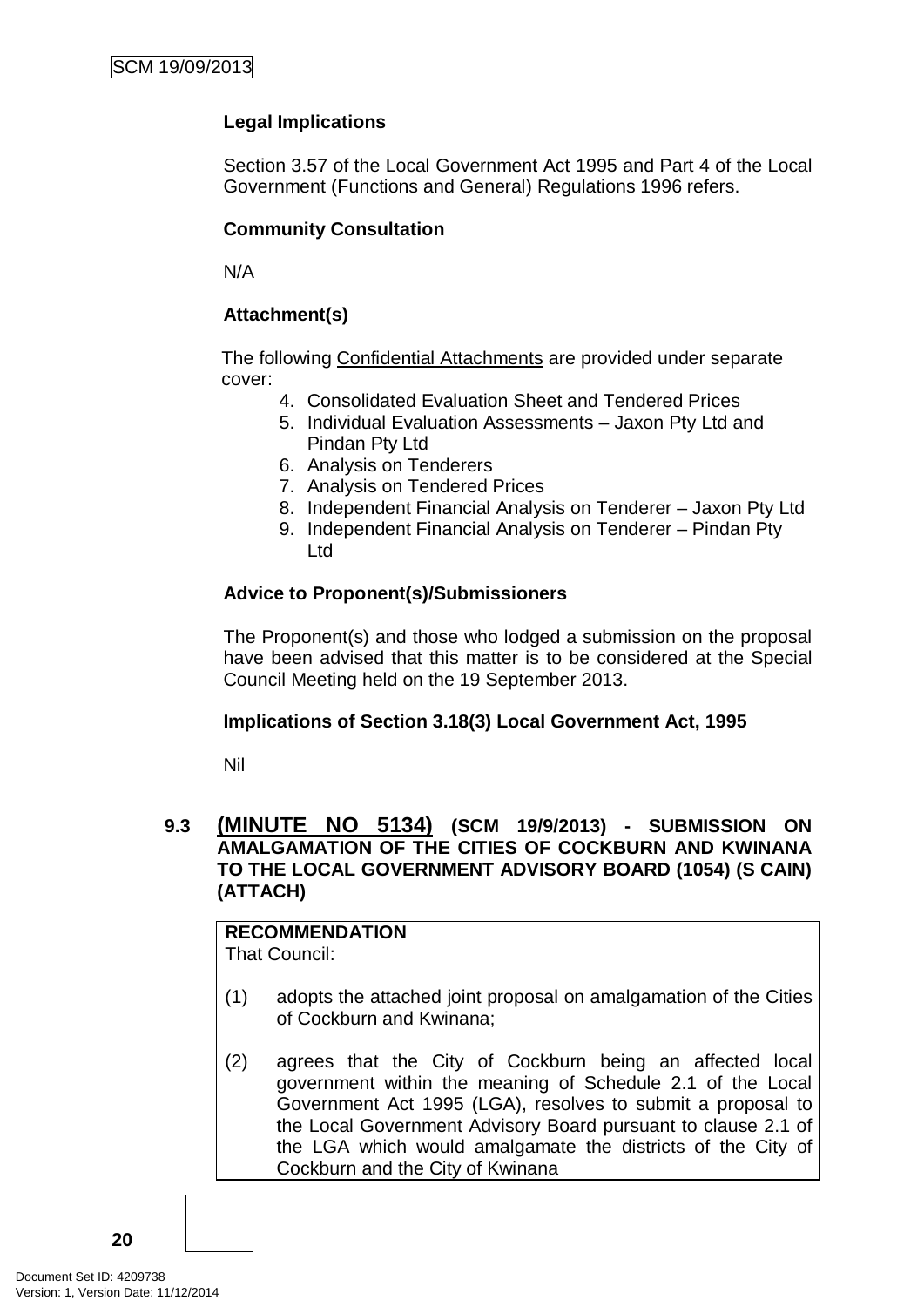- (3) endorses the formation of a Local Implementation Committee to oversee the amalgamation process, with the committee to have equal representation from each City;
- (4) appoints the City's representatives on the Local Implementation Committee to be the:
	- a. Mayor
	- b. Two Councillors
	- c. Chief Executive Officer; and
- (5) initiates further community communication to keep residents and ratepayers abreast of information on this project.

### **COUNCIL DECISION**

MOVED Deputy Mayor K Allen SECONDED Clr L Smith that :

- (1) recommend that the City of Cockburn advise the Premier, the Minister for Local Government and the Department of Local Government that Council has given careful consideration to the proposed amalgamation between the City of Cockburn and the City of Kwinana and after said consideration has decided that it no longer wishes to proceed with the proposed amalgamation between the City of Cockburn, the City of Kwinana and/or any other cities adjoining our boundaries, unless a poll is taken of our ratepayers and the majority of our ratepayers indicate that they wish us to proceed with the proposed amalgamation;
- (2) Council's Chief Executive Officer immediately compiles and issues a press release to all media outlets, i.e, The West Australian, the local papers, all radio stations and local TV stations advising them of Council's position and the reasons for its decision; and
- (3) a copy of the media release and the letter to the Premier, the Minister for Local Government and the Department of Local Government, be provided to all Elected Members by no later than close of business on Friday 20 September 2013.

**CARRIED 5/4**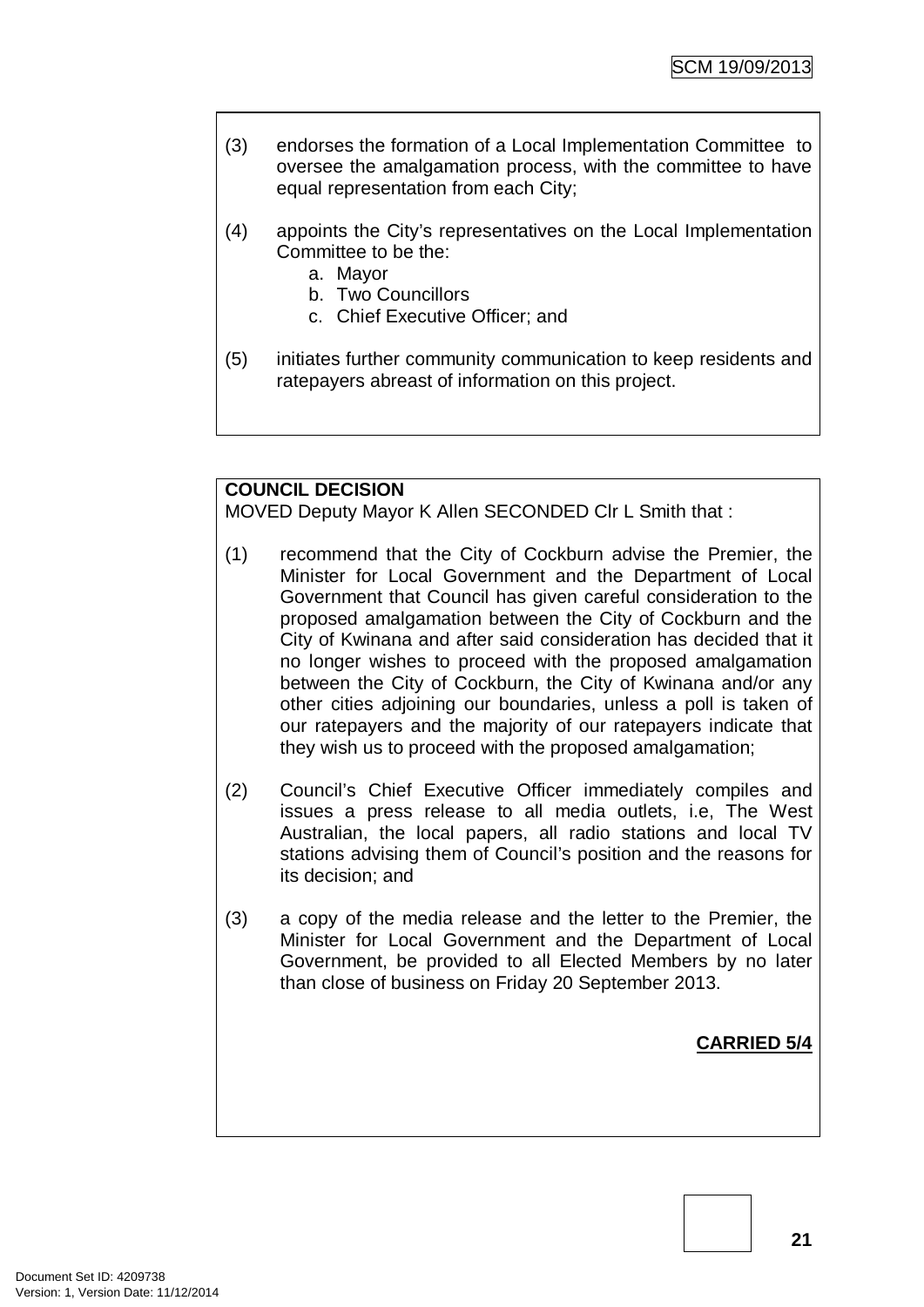### **Reason for Decision**

Despite the Premier stating publicly that there will be no forced amalgamations, clearly they are forcing us to amalgamate with Kwinana. There are really not two willing partners - Kwinana have not come to the table willingly and feel they have a gun pointed at them. Our ratepayers have rights and we must endeavour to stand up for them. They have a democratic right to be polled over issues such as amalgamations and we as a democratically elected body should be fighting to retain that right for them. In fact, the most recent polling of our ratepayers concerning amalgamations, taken a number of years ago, clearly indicated our ratepayers did not want a bar of it.

For a long time now this Council and its officers have put considerable effort into long term strategic and financial planning. Part of this planning has included ongoing/considerable rate increases to our ratepayers, so that we may provide them with the services they require/desire. These increases unfortunately cannot sometimes be avoided in a growth city and I strongly believe we are now reaching a point where we can ease back a little on future rate increases.

There is no legal authority for the State Government to demand a submission at all, or by any date, and that is very important for us to recognise and to understand. What we are being asked to do is putting the cart before the horse based on what has occurred this week.

### **Background**

On 30 July 2013 the Minister for Local Government and Communities, Hon Tony Simpson MLA, announced the State Government's response to the Metropolitan Local Government Review. The Review Panel, chaired by Professor Alan Robson, issued its final report in October 2012 recommending a restructure of metropolitan Local Governments consolidating them from 30 Local Government Authorities (LGAs) down to 12.

Minister Simpson advised that, after reviewing the Panel's findings, the State Government had opted for a slightly less radical change, proposing to consolidate the number of LGAs to 14.

The Government's proposal would leave three of the current LGAs intact, with eleven Local Governments being impacted through boundary change, amalgamation or combination. One of these new Local Governments would be formed from a merger of the City of Cockburn with the City of Kwinana.

The Government would use the existing provisions of Section 2 of the Local Government Act (the Act), which deals with amalgamations, to implement its proposals. A key element of this is a requirement for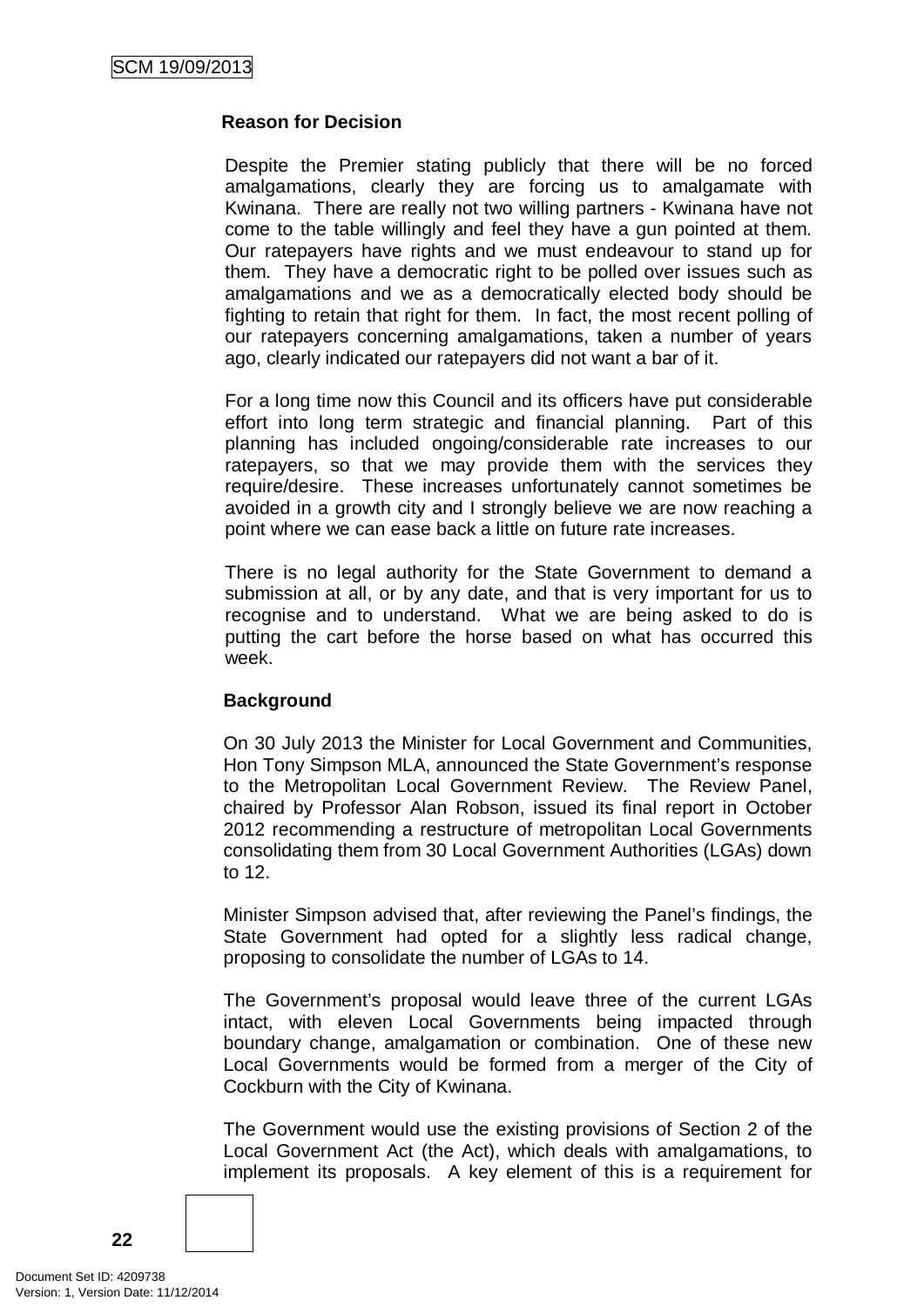merging LGAs to make a submission to the Local Government Advisory Board (LGAB) to commence the amalgamation process.

#### **Submission**

N/A

### **Report**

The Local Government Reform process was initiated by the Government in February 2009. It has had a number of iterations in that time and seven reports have been presented to Council on this topic since.

The most significant outcome of the review process was the appointment of the Metropolitan Local Government Review panel in August 2011. The Panel issued an interim report in April 2012 and following further industry consultation, their Final Report was released in October 2012.

The State Government acknowledged the Final Report, but did not make any immediate response to its findings. It opted to allow a further period of consultation until April 2013, just after the March State election.

The announcement on 30 July 2013 provided direction as to what structure the Government wanted for local government in the metropolitan area. It also outlined how it wanted this to be achieved; essentially through a process of 'voluntary' restructuring. However, it was also made clear what actions the Government would take if its preferred model of reform was not progressed. Local Governments have been asked to cooperate with the State Government, but where this does not occur, the State intends to initiate unilateral action to effect reform.

Prior to the Government's announcement, the Cities of Cockburn and Kwinana had been in active dialogue regarding an amalgamation. For both Cities there was a preference that, if change had to occur, it would be more beneficial for the two to merge together as opposed to being merged with other LGAs. An essential element of this was a desire to merge on the existing boundaries of each City. This is exactly the outcome the Government announced for both Cities on 30 July.

LGAB Submission. The Government has set a cut-off date of 4 October 2013 for LGAs to put forward their submissions to the LGAB. Under the Act a proposal to the LGAB can be for:

- creation or abolition of a local government,
- an amalgamation of existing local governments, or
- boundary changes to a local government.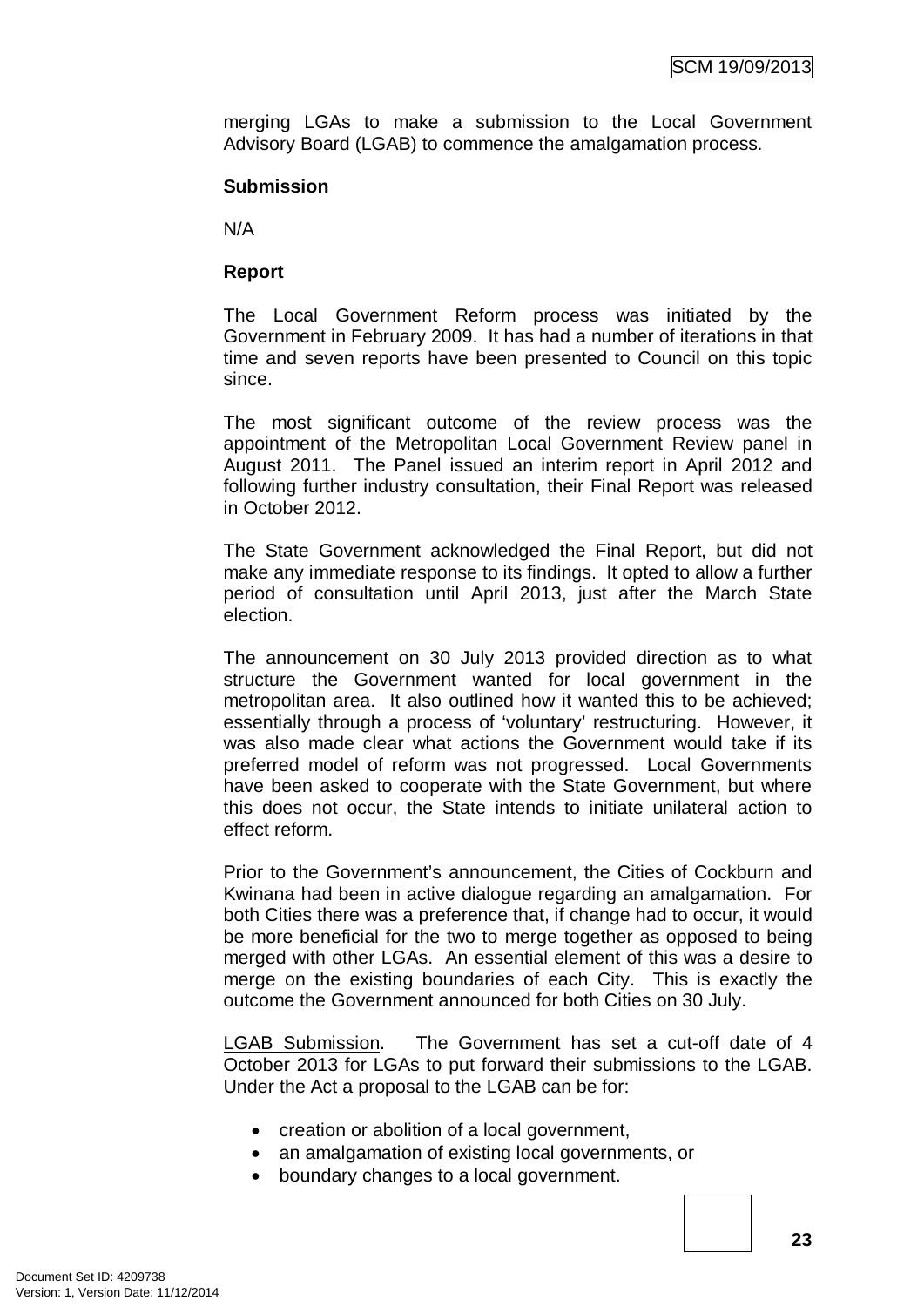Each of these options has its advantages and disadvantages. Without arguing the merits of these at this time, the option pursued to date has been the preferred Government process which is a voluntary amalgamation of the Cities of Cockburn and Kwinana. Following an informal resolution at a joint meeting of the City's Elected Members on 3 September 2013 to this effect, the attached submission to the LGAB has been prepared.

The key elements of the proposal are:

- 1. *Consistent*. The draft proposal is consistent with the Government's proposal for the Cockburn-Kwinana area. It is premised on amalgamation using the current boundaries of the two LGAs.
- 2. *Rationale*. There is sound logic to the proposal, with synergies across many areas underpinning the strength of the new LGA. The amalgamation creates a new City that will be home to 8% of the projected population for metropolitan Perth. It will also be the home of some of the State's most significant industrial areas.
- 3. *Name*. The new City will have an interim name of 'Greater City of Cockburn-Kwinana'; however, there is a strong preference among Elected Members to look for a new name prior to formal amalgamation. To achieve this, a naming and branding strategy will be pursued prior to the Government formalising the name, which would occur on issue of Governors Orders in August 2014.
- 4. *Representation*. The proposed representative model is based on a geographically based four ward model; with west, central, east and south wards. Each ward will have three Councillors, with an additional two Councillors allocated to the south (Kwinana) ward for a transition period. The community will directly elect the Mayor, ie a popularly elected mayor as per Cockburn's current system. The transitionary arrangements will see a Council of 15 Elected Members; ie a Mayor and 14 Councillors, elected in October 2015. Half of those elected would be for two year term to 2017, the other half for a four year term to 2019. Thereafter, there will be a reduction of one Councillor from the south ward at the 2017 elections and another at the 2019 elections. As at 2019 all wards will have equal representation; ie 3 Councillors.
- 5. *Boundaries*. The proposal seeks to retain the existing boundaries of Cockburn- Kwinana. However, recognising there is a requirement to look at any minor anomalies, the following areas have been identified in this category:

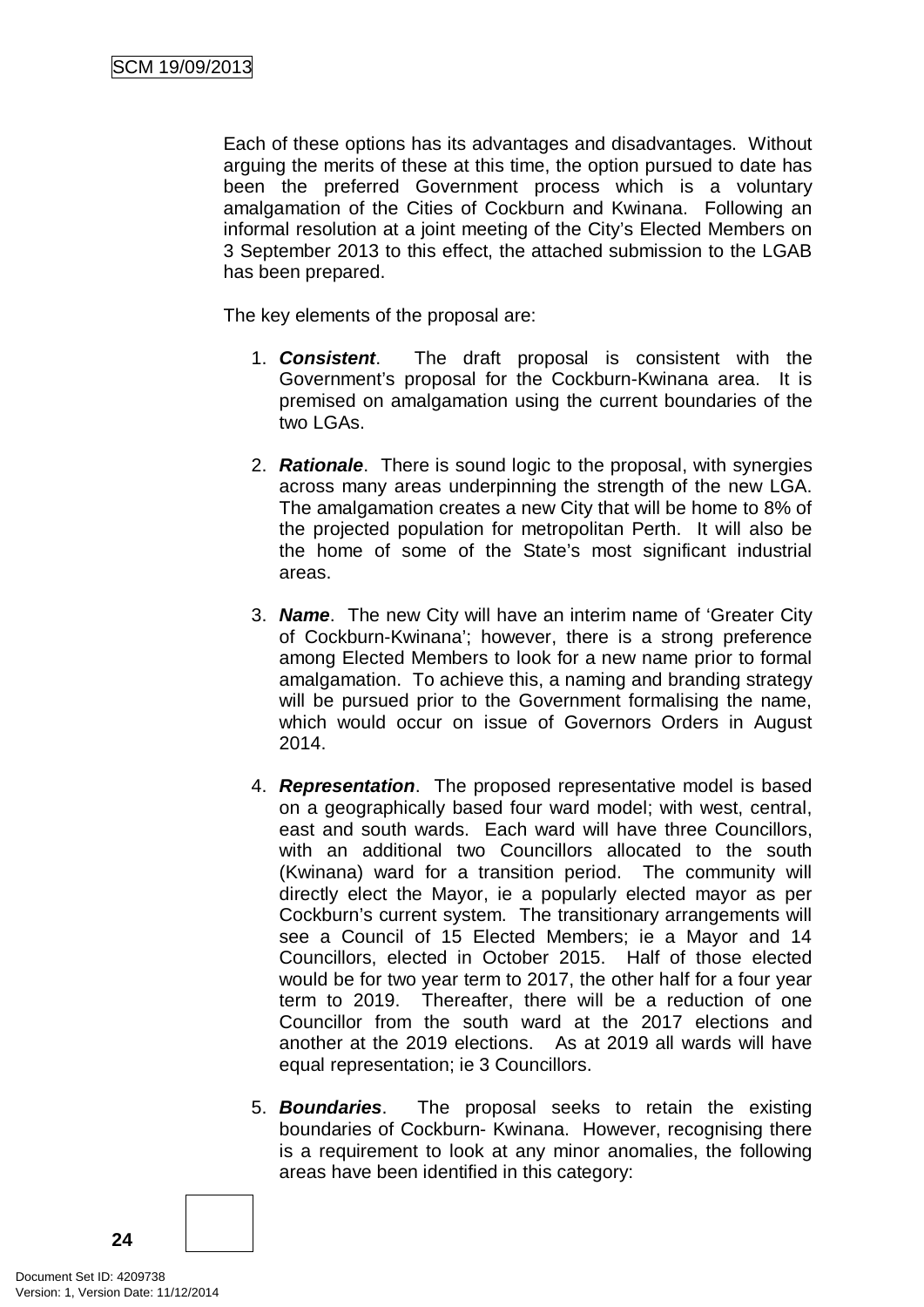- a. *North-West*. The current alignment between Cockburn and Fremantle around North Coogee is not a direct route. The development of this estate, the majority of it in Cockburn, included a pocket of 50 homes in Fremantle. An alternative alignment would be to square this off, with a boundary around the old Fremantle Landfill site.
- b. *North-East*. The current alignment has part of Leeming within Cockburn. As there are 741 properties in this section, there is no proposal to seek a boundary change. Previous reports to Council have highlighted the use these residents make of services provided by the City, so an alternative would be to place the boundary at Farrington Road.
- c. *South-West.* While the boundary is straight, there are a number of lots in the Rockingham Industrial Zone that are split between Kwinana and Rockingham. An alternative would be to run the boundary around 'whole' lots, with several different permutations possible. There are also a number of minor changes around Mandurah and Millar Roads and the railway line that could lead to a better defined border. A commitment has been received from the City of Rockingham to address these matters (Attachment 2).
- d. *South-East.* There are around 25 rural living lots in Oakford that are sandwiched by the Modong Nature Reserve. It may be easier to service these from Kwinana rather than Serpentine-Jarrahdale. There is also a fire easement in the Wandi area that would be more effectively managed if it were in Serpentine-Jarrahdale.
- 6. *Funding.* The City has estimated the cost of amalgamation at around \$7.5M. This is significant and while efficiencies should come from an amalgamation, the cost of the transition should not be borne by the community. The proposal seeks funding support from the Government over the next two financial years.

Managing Transition. The Government also announced that it would prefer the existing Elected Members of each merging LGA, if they were actively cooperating on an amalgamation, to manage the transition process. This would allow local input on the transition process, with the opportunity to guide this, up until the appointment of Commissioners, who will govern the new City from 1 July 2015 until Council elections are held in October 2015. However, where there was no 'active' cooperation the Government flagged its intent to bring forward the appointment of Commissioners to manage the transition process.

The proposed local governance arrangement requires establishment of a Local Implementation Committee (LIC). The LIC would comprise equal representation from each of the merging LGAs, with a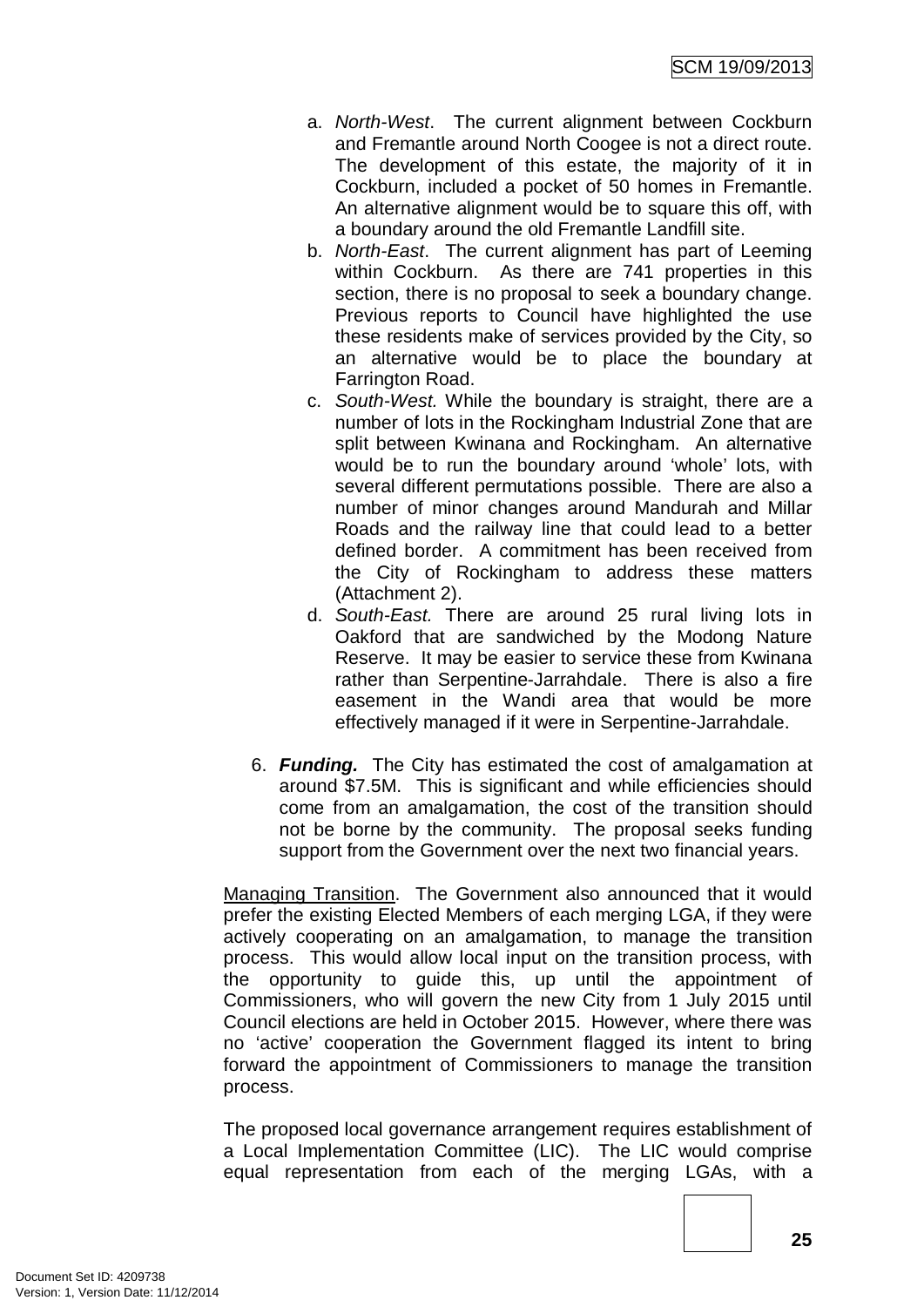representative of the Department of Local Government and Communities (DLG&C) joining as an observer. A Metropolitan Implementation Committee (MetRIC) would be formed as a steering committee to oversee the sector wide transition, with the Chair of each LIC being a representative to that steering committee.

Through the discussions with the City of Kwinana it has been recommended that the LIC comprise the following representatives from each City:

- Mayor
- Two Councillors
- Chief Executive Officer

The LIC can commence meeting anytime after the LGAB proposal has been submitted. Meetings of the LIC are likely to be on a monthly basis and will continue until all transition issues are resolved. To assist the LIC in its tasks WALGA, the Local Government Managers Association and the DLG&C are putting together a comprehensive 'Toolkit'. This document will provide detailed guidance on the myriad of strategic and operational matters that need to be resolved prior to 1 July 2015. As the Toolkit won't be finalised until 1 December 2013, the initial meetings of the LIC will be focussed on developing the communications plan and giving the committee members a broader overview of the outcomes they must achieve.

The City's LIC representatives can be formally appointed by a Council resolution, or informally appointed through a voluntary arrangement between Elected Members, at this time. Should the former option be selected, any Elected Member appointed to the LIC, but also subject to re-election to Council in October 2013, would need to be replaced through another resolution of Council if they are not re-elected.

Community Engagement. The City has provided a stream of media to the community on this topic over many months. Articles have appeared in the *Cockburn Soundings,* the City's website, in media releases and in the local newspapers. However, experience in other States where Local Government reform occurred has shown the level of understanding on this topic remains relatively low, often right up to the amalgamation date.

Through the LGAB process there is a requirement for any proposal to be subject to community consultation. The LGAB will initiate public hearings and invite submissions on each of the proposals put to it. This would be the best time to hold any community forum(s) as it would be actively promoted and focussed on specific issues. It is important that the City not dilute the potential interest in this process, hence the recommendation to only hold community forums when the LGAB assessment is underway.

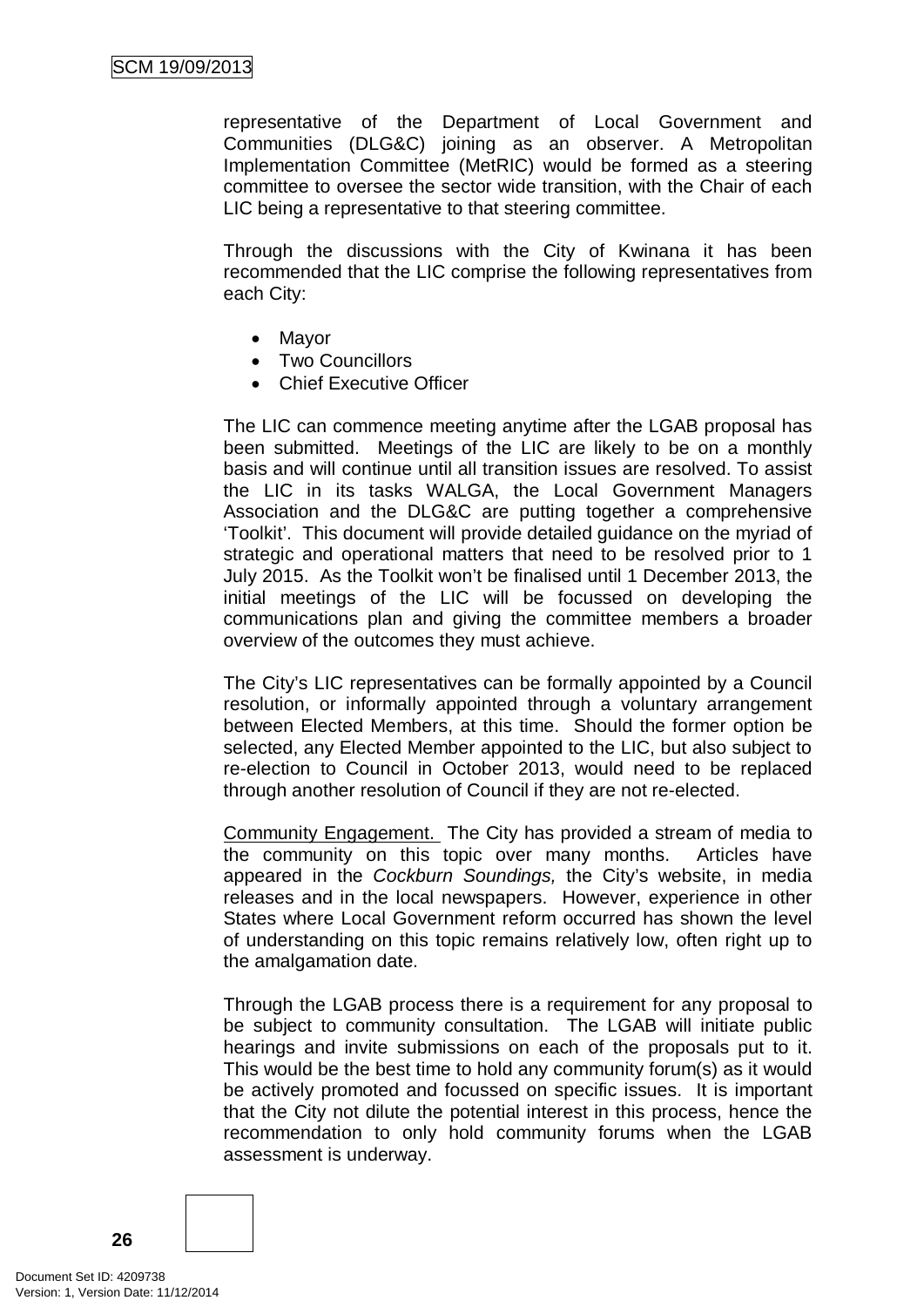However, in the interim a Communications Plan is required to make residents more aware of the issues and how the City is dealing with these. The City is preparing a draft document, but as this matter is common for both Cities, it could be addressed by the LIC.

Conclusion. The submission of an LGAB proposal will - commence the process that potentially leads to an amalgamation of the Cities of Cockburn and Kwinana. Once submitted a proposal cannot be withdrawn.

The proposed submission is in accordance with the Government's strategic objectives for the Reform of Local Government in our region. In supporting this proposal the City of Cockburn will be entering a partnership with its preferred solution; ie the amalgamation of the Cities of Cockburn and Kwinana on their existing boundaries.

Negotiations between the Elected Members of each City have been proactive and positive. This has led to finalisation of the joint submission to the LGAB. While change of this magnitude will bring its challenges, there has been a willingness to see a bigger picture and the bigger opportunity that it presents our residents and ratepayers.

# **Strategic Plan/Policy Implications**

### *Leading & Listening*

- Effective and constructive dialogue with all City stakeholders.
- Effective advocacy that builds and manages relationships with all stakeholders.

### **Budget/Financial Implications**

The Government has provided an initial allocation of \$200,000 to support Local Governments that put a submission into the LGAB. The Government has also promised additional financial assistance, but not quantified this as yet.

The City has estimated the cost of an amalgamation at around \$7.5M. The LGAB submission seeks for the Government to fully fund this expenditure.

### **Legal Implications**

N/A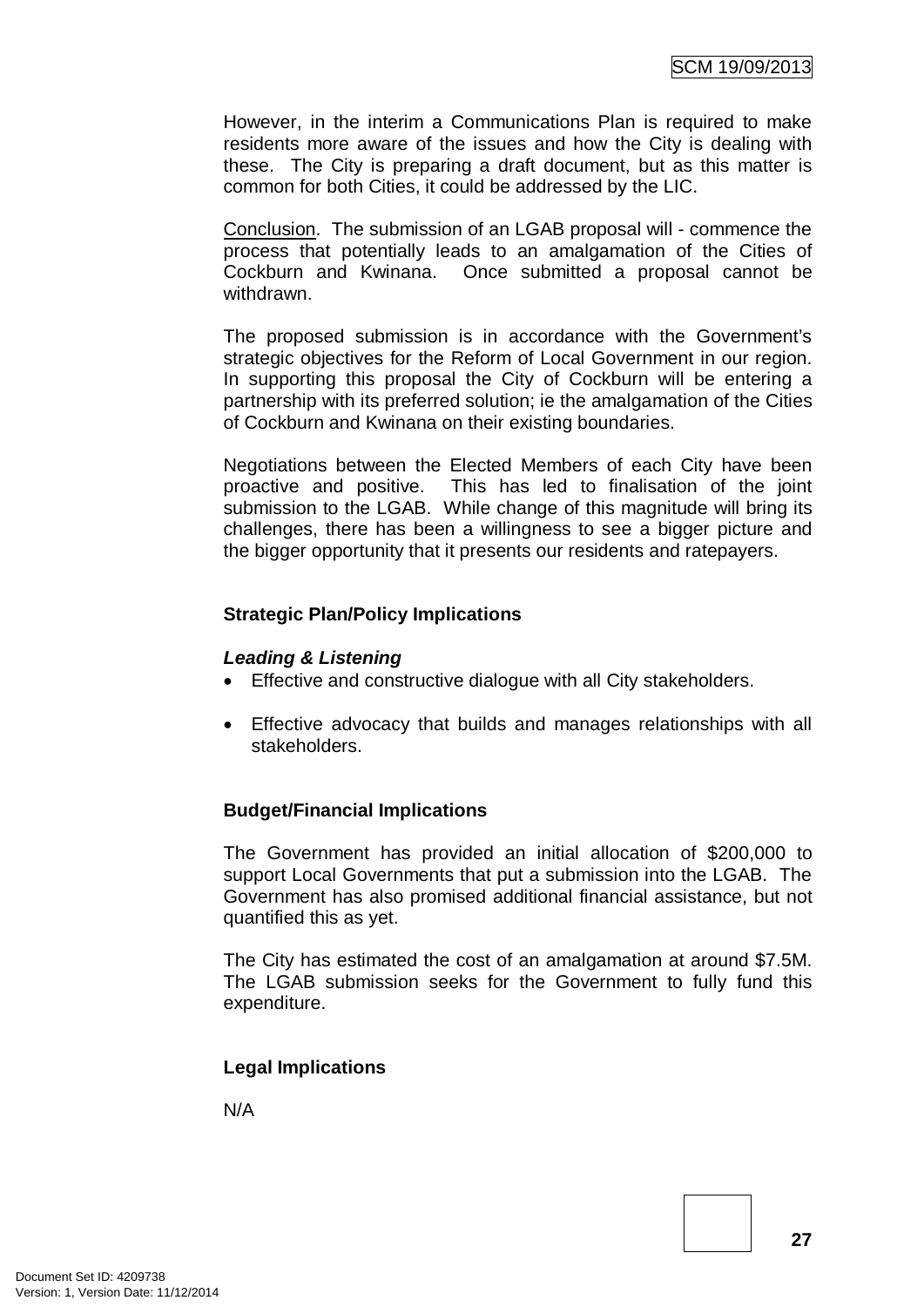# **Community Consultation**

The LGAB will initiate a public consultation phase as part of its deliberations. As this won't commence until early 2014, it has been recommended that the City provides regular communication to residents and ratepayers on this important issue.

# **Attachment(s)**

- 1. Joint submission to the Local Government Advisory Board to create the Greater City of Cockburn-Kwinana.
- 2. Letter from City of Rockingham dated 12 September 2013.

# **Advice to Proponent(s)/Submissioners**

N/A

# **Implications of Section 3.18(3) Local Government Act, 1995**

N/A

# **10. (MINUTE NO 5135) (SCM 19/9/2013) - RESOLUTION OF COMPLIANCE (SECTION 3.18(3), LOCAL GOVERNMENT ACT 1995)**

### **RECOMMENDATION**

That Council is satisfied that resolutions carried at this Meeting and applicable to items concerning Council provided services and facilities, are:-

- (1) integrated and co-ordinated, so far as practicable, with any provided by the Commonwealth, the State or any public body;
- (2) not duplicated, to an extent Council considers inappropriate, services or facilities as provided by the Commonwealth, the State or any other body or person, whether public or private; and
- (3) managed efficiently and effectively.

### **COUNCIL DECISION**

MOVED Clr C Reeve-Fowkes SECONDED Clr S Pratt that the recommendation be adopted.

**CARRIED 9/0**